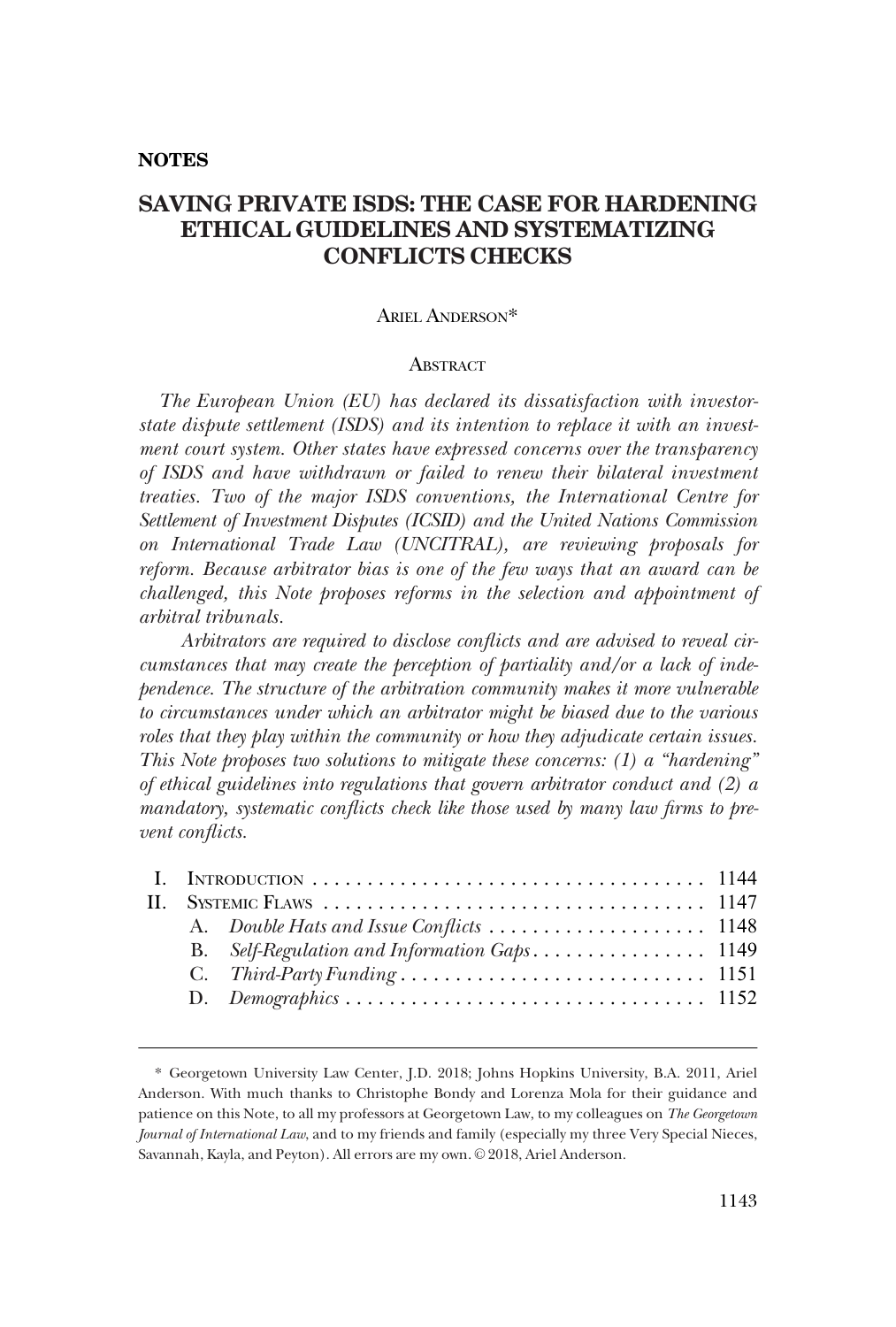<span id="page-1-0"></span>

| III. |             |                                                                                                      | 1152 |
|------|-------------|------------------------------------------------------------------------------------------------------|------|
|      | $A_{\cdot}$ |                                                                                                      | 1153 |
|      |             | 1.                                                                                                   | 1153 |
|      |             | Bilateral Investment Treaty Termination<br>2.                                                        | 1154 |
|      | В.          |                                                                                                      | 1155 |
|      |             | Restraining Political Bias and Overreach<br>1.                                                       | 1155 |
|      |             | The Cost of Establishing an Investment Court<br>2.                                                   |      |
|      |             |                                                                                                      | 1156 |
|      |             | Jurisprudential Considerations<br>3.                                                                 | 1157 |
| IV.  |             |                                                                                                      | 1158 |
|      | $A_{\cdot}$ | $\textit{ICSID}, \textit{UNCITRAL}, \textit{et al.} \dots \dots \dots \dots \dots \dots \dots \dots$ | 1158 |
|      |             | 1.                                                                                                   | 1159 |
|      |             | 2.                                                                                                   | 1159 |
|      |             | Other Conventions<br>3.                                                                              | 1160 |
|      | <b>B.</b>   | Due Diligence Process                                                                                | 1161 |
|      | C.          | Soft Law Governance and National Courts                                                              | 1162 |
|      |             | Professional Organizations<br>1.                                                                     | 1162 |
|      |             | 2.                                                                                                   | 1164 |
| V.   |             | THE ONLY WAY IS ETHICS (AND MANDATORY CONFLICTS CHECKS)                                              | 1164 |
|      | A.          | Universal, Hardened Ethics Code                                                                      | 1164 |
|      |             | From Soft Law to Hard Regulation<br>1.                                                               | 1165 |
|      | <b>B.</b>   | Mandatory, Centralized Conflicts Check System.                                                       | 1167 |
|      | C.          |                                                                                                      | 1169 |
|      | D.          | Caveats and Concerns                                                                                 | 1170 |
|      |             | 1.                                                                                                   | 1170 |
|      |             | Confidentiality of Arbitral Proceedings<br>2.                                                        | 1171 |
| VI.  |             |                                                                                                      | 1172 |

## I. INTRODUCTION

"For the EU ISDS is dead."<sup>1</sup>

With these words, the European Union (EU) affirmed its intention to replace investor-state dispute settlement (ISDS) with an international investment court. ISDS provisions appear in bilateral and multilateral investment treaties (BITs/MITs) and are the only means of dispute settlement in nearly all investment treaties. They represent an almost unique form of international law that permits private individuals (foreign investors) to bring claims directly against a host state through international arbitration. Disputes begin with an allegation that a

EUR. COMM'N, *EU-Japan Economic Partnership Agreement*, 6 (July 1, 2017), [http://trade.ec.](http://trade.ec.europa.eu/doclib/docs/2017/july/tradoc_155684.PDF)  1. [europa.eu/doclib/docs/2017/july/tradoc\\_155684.PDF](http://trade.ec.europa.eu/doclib/docs/2017/july/tradoc_155684.PDF).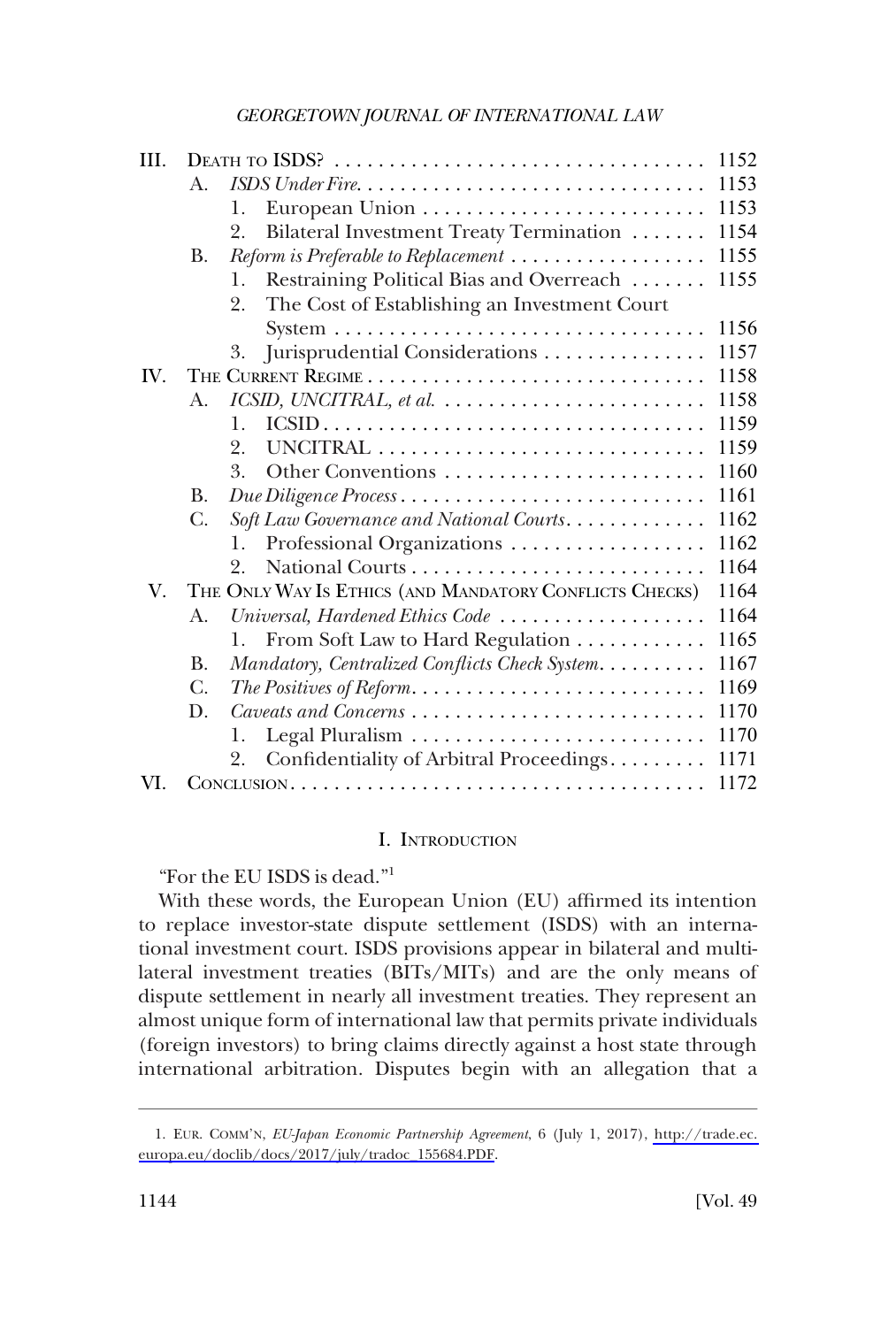state's actions breached its treaty obligations to foreign investors through actions that were, among other things, an indirect expropriation, discriminatory treatment, arbitrariness, or a denial of justice.<sup>2</sup> These disputes are settled by arbitral tribunals that may award individuals money damages if they find a state in breach of its treaty obligations. Recent decisions have also granted preliminary injunctions, suggesting that the scope of dispute settlement is expanding.<sup>3</sup>

Legal scholars, non-governmental organizations (NGOs), and states have expressed concern with ISDS in terms of its neutrality, transparency, consistency, predictability, and overall legitimacy. There is growing pressure to reform ISDS, and a few countries have withdrawn from and/or chosen to reassess their BITs with an eye toward limiting investor protections to preserve sovereignty over national laws and regulations.4 The EU has gone as far as to propose replacing ISDS with an international investment court that will serve as a permanent, public tribunal like the Appellate Body of the World Trade Organization.<sup>5</sup>

Although public adjudication may have more transparency than the current ISDS system, there is a risk that an investment court could limit the defenses of investors by forcing them to face judges chosen entirely by the state and that decisions could turn on public opinion rather than the facts and the law.6 From a practical perspective, the time and cost to establish an investment court system (ICS) is probably much higher than the time and cost to reform the established ISDS process. Investors and arbitration institutes have an opportunity to take the initiative and design reforms that will satisfy the concerns of states without stripping the protections that incentivize foreign investors to fund long-term investments that benefit national economies.

*See*, *e.g*., *Glamis Gold Ltd. v. U.S*., Award, 48 ILM 1038, ¶ 22, 10-11 (June 8, 2009), [https://](https://www.italaw.com/cases/487) 2. [www.italaw.com/cases/487](https://www.italaw.com/cases/487).

David Gaukrodger & Kathryn Gordon, *Investor State Dispute Settlement: A Scoping Paper for*  3. *the Investment Policy Community*, 11 (OECD Working Papers on International Investment, Working Paper No. 2012/03, 2012), [http://www.oecd.org/daf/inv/investment-policy/WP-2012\\_3.pdf.](http://www.oecd.org/daf/inv/investment-policy/WP-2012_3.pdf) Many treaties expressly state that tribunals do not have the power to suspend or limit state actions.

Rian Matthews & Nandakumar Ponniya, *Withdrawal from Investment Treaties: An Omen for*  4. *Waning Investor Protection in AP?*, LEXOLOGY (May 12, 2017), [https://www.lexology.com/library/](https://www.lexology.com/library/detail.aspx)  [detail.aspx](https://www.lexology.com/library/detail.aspx).

*The Multilateral Investment Court Project*, EUR. COMM'N (Oct. 20, 2017), [http://trade.ec.](http://trade.ec.europa.eu/doclib/press/index.cfm) 5. [europa.eu/doclib/press/index.cfm;](http://trade.ec.europa.eu/doclib/press/index.cfm) *Appellate Body*, WTO, [https://www.wto.org/english/tratop\\_](https://www.wto.org/english/tratop_e/dispu_e/appellate_body_e.htm) [e/dispu\\_e/appellate\\_body\\_e.htm](https://www.wto.org/english/tratop_e/dispu_e/appellate_body_e.htm) (last visited Oct. 1, 2018).

<sup>6.</sup> INV. DIV. DIRECTORATE FOR FIN. AND ENTER. AFF. OECD, APPOINTING AUTHORITIES AND THE SELECTION OF ARBITRATORS IN INVESTOR-STATE DISPUTE SETTLEMENT: AN OVERVIEW, COMPILATION OF INITIAL COMMENTS RECEIVED 6 (Mar. 2018), [http://www.oecd.org/investment/investment](http://www.oecd.org/investment/investment-policy/ISDs-Appointing-Authorities-Arbitration-Compilation-March-2018.pdf)[policy/ISDs-Appointing-Authorities-Arbitration-Compilation-March-2018.pdf](http://www.oecd.org/investment/investment-policy/ISDs-Appointing-Authorities-Arbitration-Compilation-March-2018.pdf).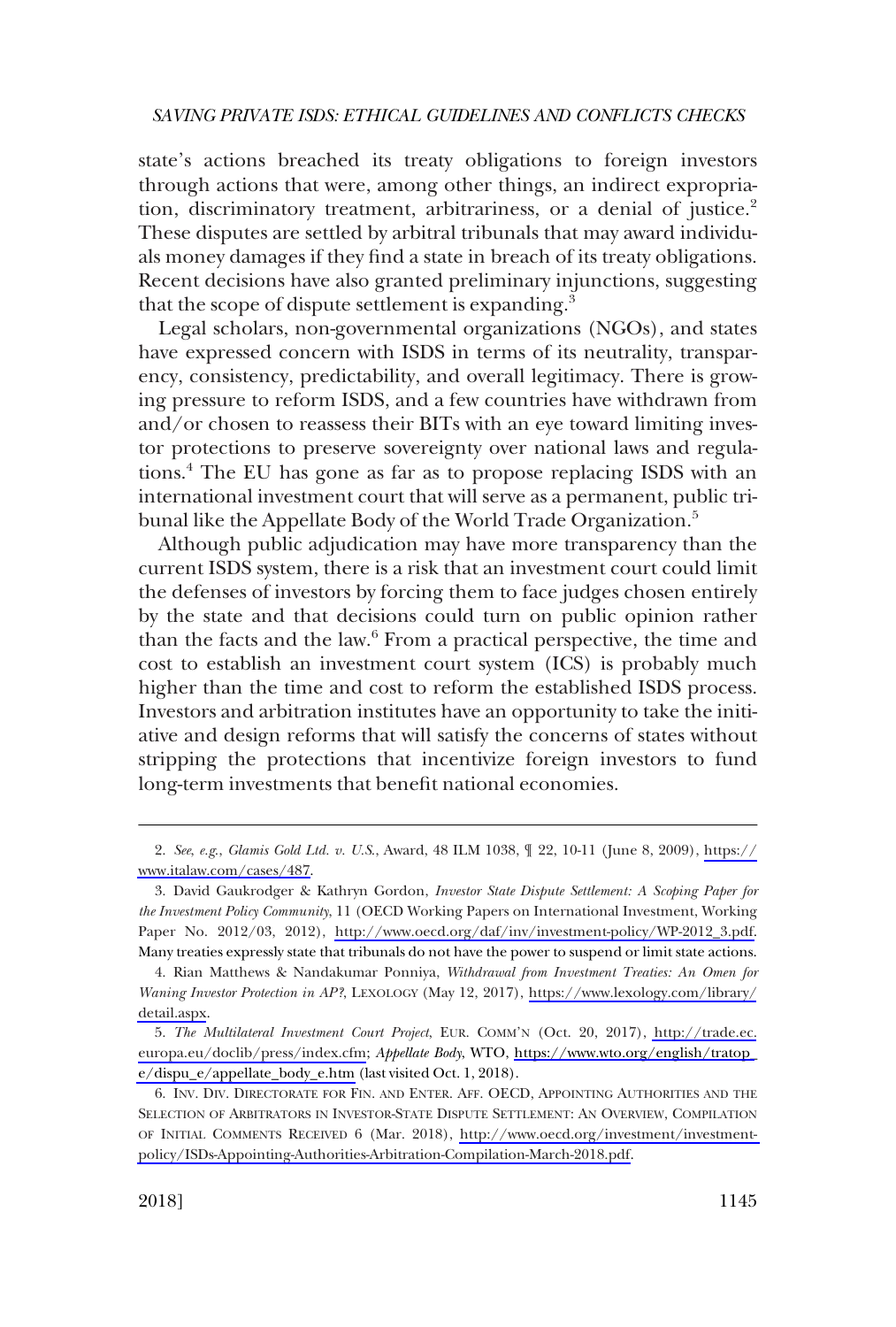Legal scholars and practitioners have focused on the independence and impartiality of arbitrators as a concern. The current regime requires arbitrators to pledge their independence and impartiality when they are appointed to an arbitral tribunal.<sup>7</sup> During the appointment process, arbitrators must decline appointment if they have actual conflicts of interest and are advised to voluntarily disclose any circumstances that may create the impression that they lack independence or impartiality.<sup>8</sup> Voluntary disclosure assists disputing parties in determining whether to oppose the appointment. These relatively loose regulations create several serious concerns, including information gaps that allow obvious conflicts to go undetected, demographic stagnation in the arbitration community, an increased risk of litigation based on challenges to arbitrators for bias, and national courts' imposition of domestic law standards on international treaty law.

The International Centre for Settlement of Investment Disputes (ICSID) and the United Nations Commission on International Trade Law (UNCITRAL) are in the process of reforming their ISDS rules, but the process is likely to take several years.<sup>9</sup> This Note proposes two measures that should be prioritized in the reform process to restore some confidence in ISDS and to gather data that can help reformers diagnose and resolve other problems in the system.

The first measure is to establish a universal code of ethics that defines the meaning of independence and impartiality and has the force of regulation over arbitrators.10 This code should provide arbitrators

*See, e.g*., Convention on the Settlement of Investment Disputes Between States and Nationals 7. of Other States, arts. 14, 40(2), 52(1)(a), Mar. 18, 1965, 17 U.S.T. 1270, 575 U.N.T.S. 159; G.A. Res. 68/109, Arbitration Rules of the U.N. Commission on International Trade Law, art. 11 (Dec. 18, 2013); ARB. RULES OF THE INST. OF THE STOCKHOLM CHAMBER OF COMMERCE, arts. 18-19 (2017), [http://sccinstitute.com/media/169838/arbitration\\_rules\\_eng\\_17\\_web.pdf.](http://sccinstitute.com/media/169838/arbitration_rules_eng_17_web.pdf)

<sup>8.</sup> See, e.g., G.A. Res. 68/109, *supra* note 7, art. 11; ARB. RULES OF THE INST. OF THE STOCKHOLM CHAMBER OF COMMERCE, *supra* note 7; IBA GUIDELINES ON CONFLICTS OF INTEREST IN INTERNATIONAL ARBITRATION § 4 (INT'L BAR ASS'N 2014), [https://www.ibanet.org/Publications/](https://www.ibanet.org/Publications/publications_IBA_guides_and_free_materials.aspx) [publications\\_IBA\\_guides\\_and\\_free\\_materials.aspx.](https://www.ibanet.org/Publications/publications_IBA_guides_and_free_materials.aspx)

*See, e.g*., *ICSID Rules and Regulations Amendment Process*, INT'L CTR FOR SETTLEMENT OF INV. 9. DISP., [https://icsid.worldbank.org/en/Pages/about/Amendment-of-ICSID-Rules-and-Regulations.](https://icsid.worldbank.org/en/Pages/about/Amendment-of-ICSID-Rules-and-Regulations.aspx)  [aspx](https://icsid.worldbank.org/en/Pages/about/Amendment-of-ICSID-Rules-and-Regulations.aspx) (last visited Oct. 10, 2018) ("ICSID launched the current amendment process in October 2016 and invited Member States to suggest topics that merited consideration. In January 2017, ICSID issued a similar invitation to the public . . . The Secretariat has collected these comments and is preparing background papers on topics that have been identified for potential rule amendment . . . . The Centre hopes to publish these papers by early 2018.").

<sup>10.</sup> Although independence and impartiality are sometimes used interchangeably, they are distinct duties. This Note focuses on measures that strengthen the independence of arbitrators as a prophylactic against partiality. There is considerable concern over the impartiality of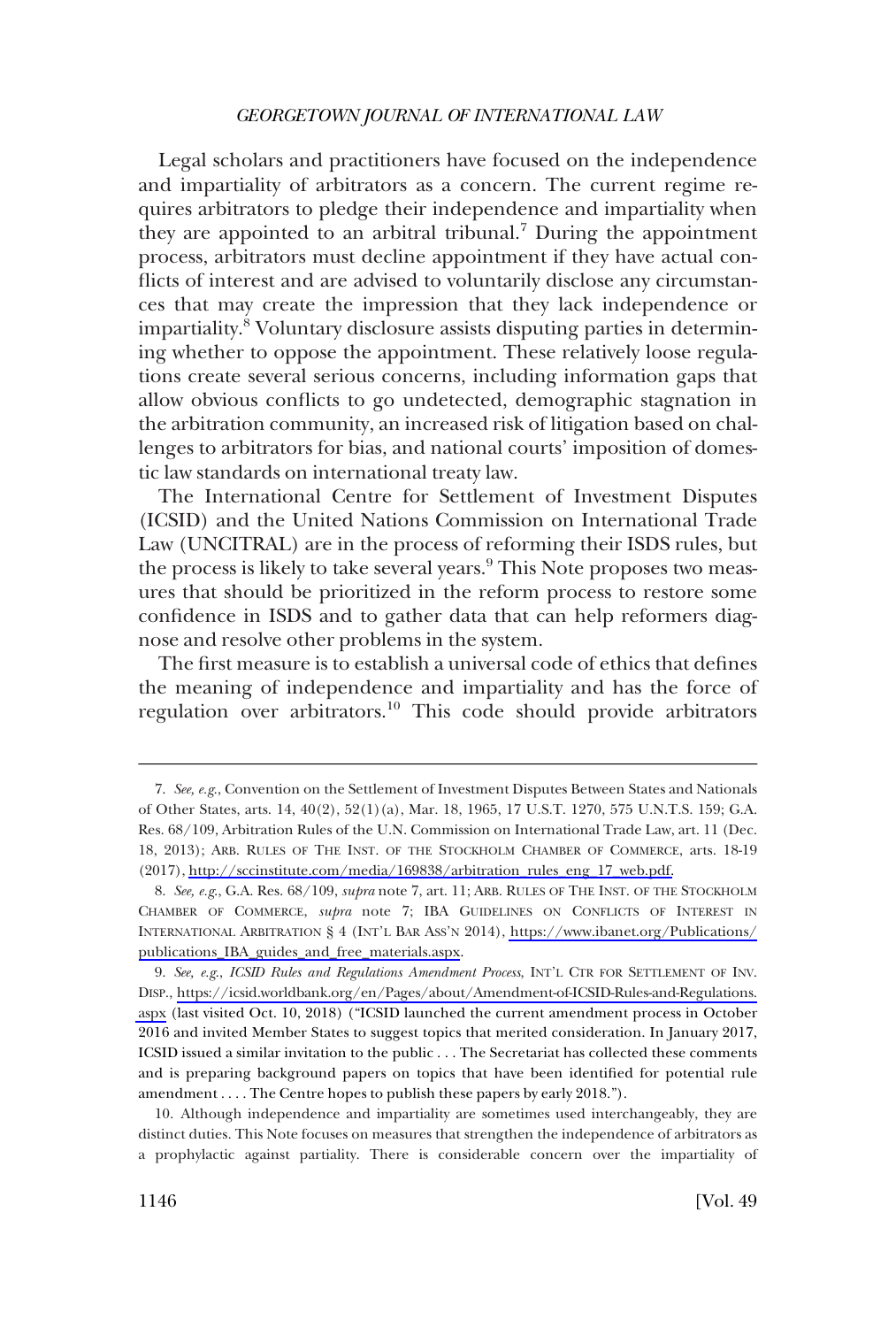<span id="page-4-0"></span>comprehensive guidance as to what constitutes a conflict of interest and what information arbitrators are obligated to disclose. The code should be adopted within arbitration forums by incorporation into their rules and should have the force of regulation rather than serving as "soft law" guidance.

The second step is to establish a mandatory clearance process for any practitioner who chooses to work as an arbitrator. The process will compile disclosures from individual arbitrators with information contributed by arbitration forums, law firms, and other relevant organizations. This will allow disputing parties to perform due diligence through a centralized database, which will offer them superior results to the current methods which rely on word of mouth and incomplete information.

These measures will add necessary transparency to ISDS, lower costs for disputing parties, streamline the selection of arbitrators, reduce the number of frivolous challenges to arbitrators, and may ameliorate some of the demographic issues in the arbitration community. They will also address some of the jurisprudential concerns over the legitimacy of international investment law. The data that emerges from the clearance process may help expose and diagnose other problems in international investment arbitration that remain undetected due to the obscurity of the process.

Part II of this Note will address the problems and concerns that have arisen from the regulatory gaps created by the current regime. Part III will discuss some of the practical and jurisprudential motivations to reform ISDS. Part IV will present the current regime for the selection of arbitrators in investor-state disputes, the soft laws that guide arbitrator conduct, and the role of national courts in interpreting conflicts of interest. Finally, this Note will conclude by proposing two improvements to the process of selecting and appointing arbitrators: (1) developing "hardened" ethical regulations and (2) a clearance process to improve the selection of arbitrators. The roadblocks to implementing these measures will also be considered, including conflicts of law and the confidentiality of arbitral proceedings.

## II. SYSTEMIC FLAWS

Arbitrators must disclose actual conflicts and are encouraged to volunteer information that might lead a disputing party to question their independence and/or impartiality. The loosely regulated disclosure

arbitrators, particularly party-appointed arbitrators. *See generally* CATHERINE ROGERS, ETHICS IN INTERNATIONAL ARBITRATION 323-36 (2014).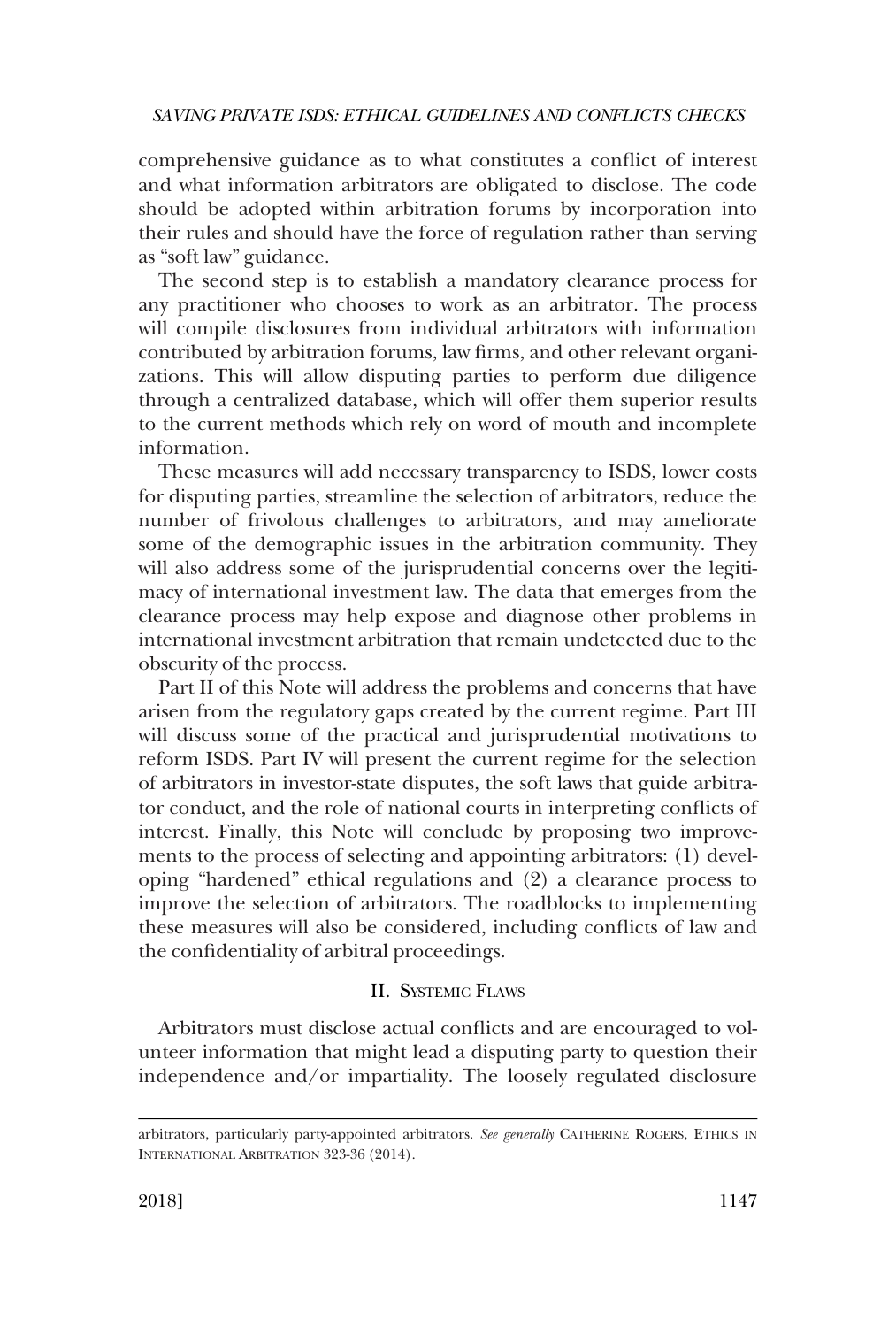<span id="page-5-0"></span>regime has raised several concerns regarding the independence and impartiality of arbitrators in ISDS. These concerns include the risk of individuals appearing as arbitrators and counsel on related matters (double hatting), information gaps, conflicts with third-party funders, and demographic inertia.

### A. *Double Hats and Issue Conflicts*

The arbitration community is relatively small, and this increases the potential for conflicts with voluntary disclosure as the only safeguard.<sup>11</sup> Although an arbitrator cannot serve on a panel if aware of an actual conflict, there are other factors that might limit their independence and impartiality. For example, there are no rules against individuals filling multiple roles in the community including counsel, arbitrator, and expert witness (this is sometimes termed the "double hat" phenomenon).12 A practitioner could find himself or herself serving as arbitrator for a case that will create a precedent or somehow affect a current case in which the arbitrator serves as counsel, or affect future matters in which the arbitrator or their firm is likely to serve.<sup>13</sup>

Another problem is "issue conflicts," which can occur when an arbitrator views a particular legal principle in a certain way and decides cases accordingly regardless of facts and circumstances that might alter the application of the principle.<sup>14</sup> In national courts, judges routinely preside over cases that raise the same issue, but judges exist within hierarchies that include various levels of appellate review.15 A judge's decisions can be tested by experts at several levels, but the grounds for appealing an arbitration decision are narrow and do not lend themselves to arguments based on issue conflicts.<sup>16</sup>

<sup>11.</sup> See DAVID GAUKRODGER, OECD, APPOINTING AUTHORITIES AND THE SELECTION OF ARBITRATORS IN INVESTOR-STATE DISPUTE SETTLEMENT: AN OVERVIEW 15-16, ¶ 32 (Mar. 2018), [https://www.oecd.org/investment/investment-policy/ISDs-Appointing-Authorities-Arbitration-](https://www.oecd.org/investment/investment-policy/ISDs-Appointing-Authorities-Arbitration-March-2018.pdf)[March-2018.pdf](https://www.oecd.org/investment/investment-policy/ISDs-Appointing-Authorities-Arbitration-March-2018.pdf); David Caron, *ICSID in the Twenty-First Century: An Interview with Meg Kinnear: Introductory Remarks*, 104 AM. SOC'Y INT'L L. PROC. 413, 421 (2010) (quoting Meg Kinnear: "Frankly, with the explosion of cases, it's awfully difficult to find enough qualified arbitrators who are available, who are not conflicted, and are all of the things you would need in an arbitrator."). *But see* INV. DIV. DIRECTORATE FOR FIN AND ENTER. AFF. OECD, *supra* note 6, at 6-7 (commenting on ICSID statistics for diversity and number of appointed arbitrators).

<sup>12.</sup> Malcolm Langford et al., *The Revolving Door in International Investment Arbitration*, 20(2) J. INT'L ECON. L. 301 (2017).

<sup>13.</sup> ROGERS, *supra* note 10, at 318.

<sup>14.</sup> *Id*. at 320-22.

<sup>15.</sup> *Id*. at 321.

<sup>16.</sup> *Id*. at 322-23.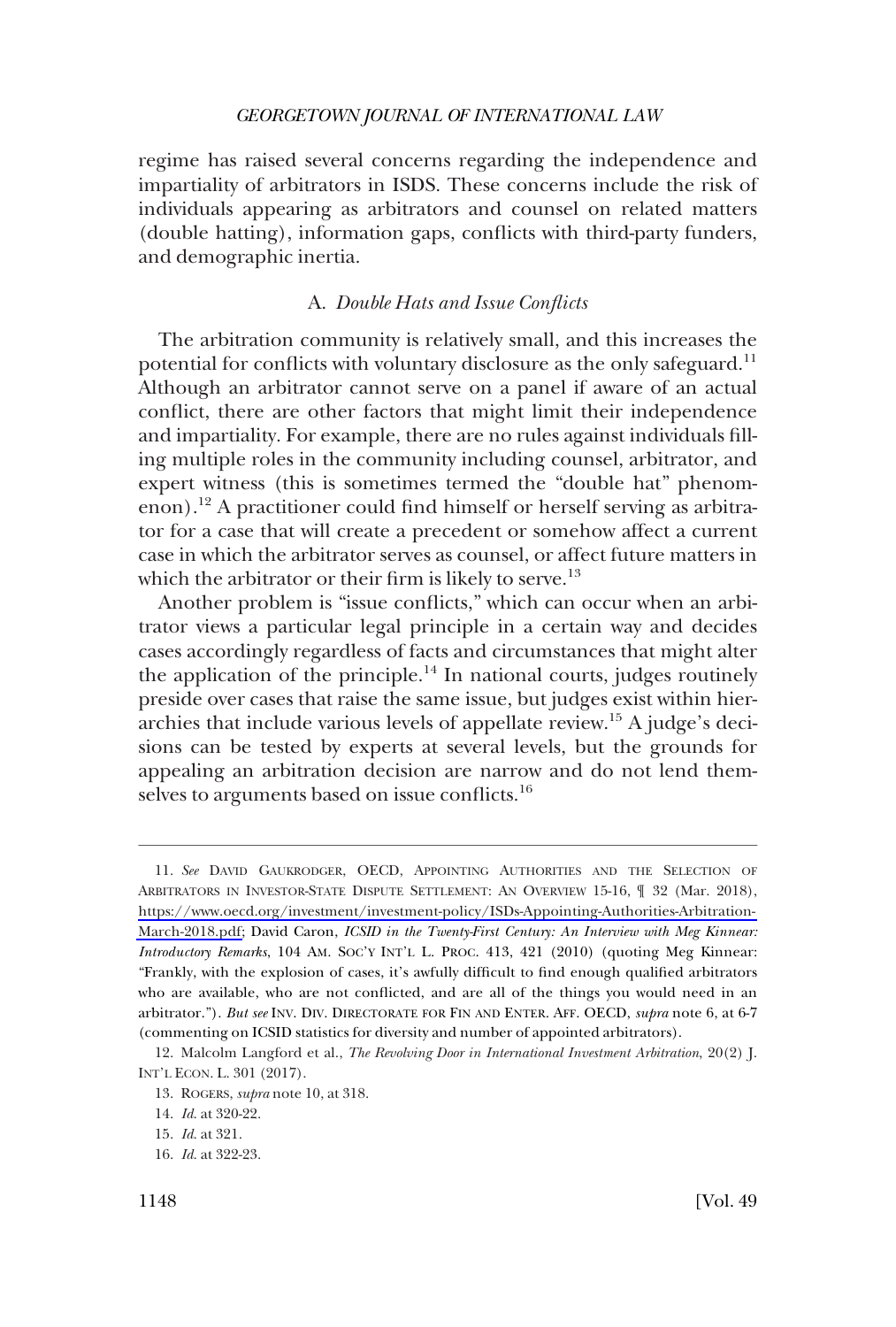<span id="page-6-0"></span>Issue conflict may be a broader problem than double hatting if the definition of an issue conflict is extended to a scenario in which an arbitrator has previously published academic work or made public statements on an issue related to a case that he or she is judging. For example, in *Canfor Corp. v. United States*, the United States challenged the appointment of an arbitrator who had given a speech to a Canadian government council in which he described the U.S. position on softwood lumber to be "harassment."<sup>17</sup> The arbitrator initially refused to resign, but according to involved attorneys, he eventually acceded to the advice of the ICSID Secretariat and left the case.<sup>18</sup>

The opaque nature of arbitral proceedings makes it difficult to quantify the extent of double hatting and issue conflicts, partially because it is uncommon for the decisions of arbitrator challenges to be published.19 However, a recent paper that quantitatively examined the structure of the investment arbitration community concluded that "the normative concerns with double hatting are partly substantiated. A select but significant group of individuals score highly and continually on our double hatting index."20

### B. *Self-Regulation and Information Gaps*

A voluntary disclosure regime also leads to information gaps on the part of the arbitrator and disputing parties. Although an arbitrator may honestly intend to disclose potential conflicts, the complexity of legal organizations and law firms may lead to an inadvertent oversight. For example, in *W v. M*, an arbitral award was challenged because the respondent was an affiliate of a company that was a major client for a law firm where a forum-appointed arbitrator was a partner.<sup>21</sup> Although the International Bar Association Guidelines on Conflicts of Interest in International Arbitration (IBA guidelines) list this as a non-waivable

<sup>17.</sup> Judith Levine, *Dealing with Arbitrator "Issue Conflicts" in International Arbitration*, 61-Apr. DISP. RESOL. J. 60, 64.

<sup>18.</sup> *Id*. at 64.

<sup>19.</sup> *Id*. at 63 ("First, the sensitive nature of a challenge often leads to the arbitrator's resignation or withdrawal of nomination. Second, because of the privacy usually associated with arbitration, many arbitral institutions do not publish awards, so they do not become public unless challenged before a court. Finally, most arbitral institutions, including those that do publish final awards in some form, are reluctant to publish decisions on arbitrator challenges, or even reveal to the parties the reasons for such decisions. This means that much of the information about arbitrator challenges comes from anecdotal reports from people who work at arbitral institutions, counsel in the cases, or local media reports.").

<sup>20.</sup> Langford, *supra* note 12.

<sup>21.</sup> W Ltd v. M Sdn Bhd [2016] EWHC (Comm) 422 [10] (UK).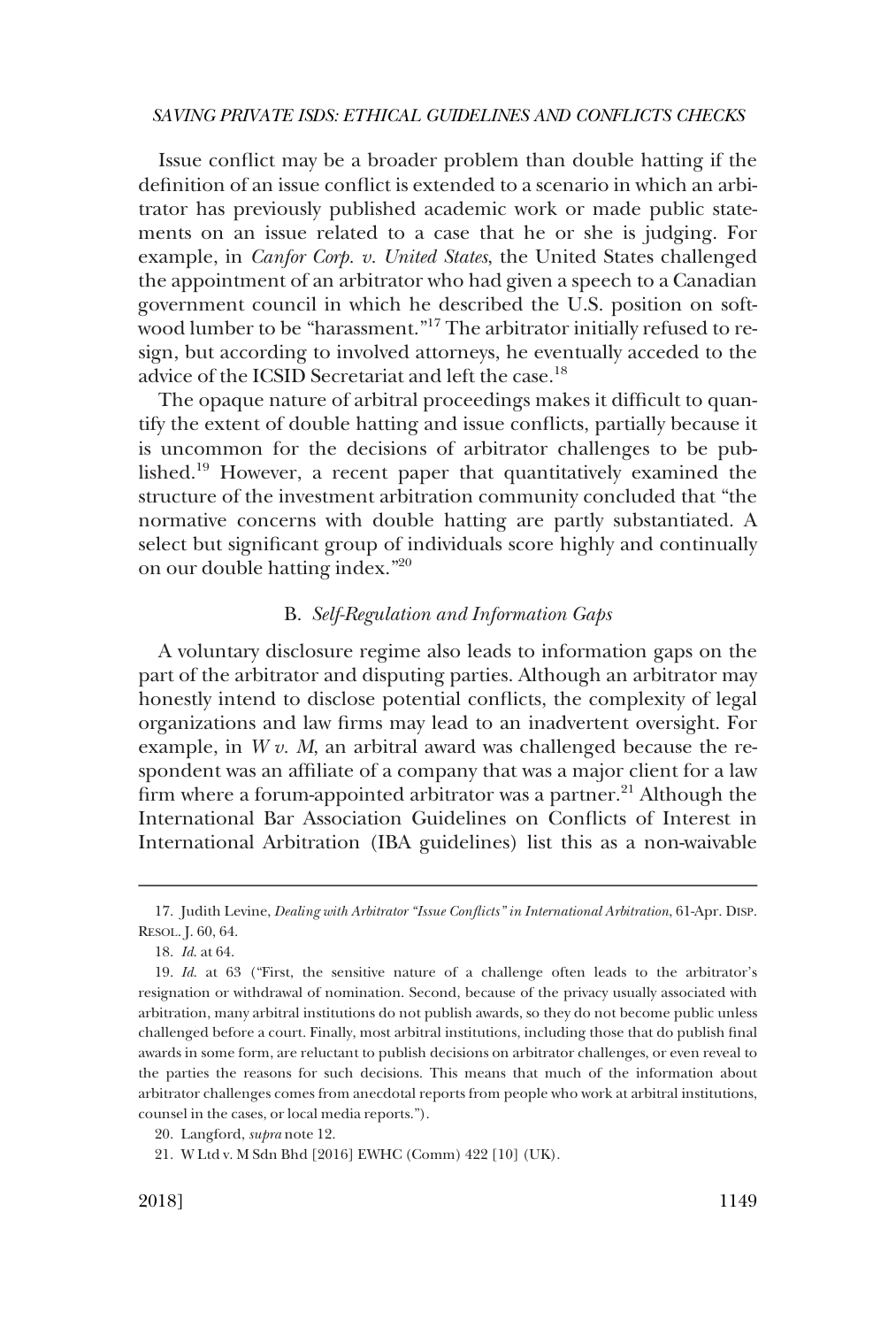"red list" disclosure,<sup>22</sup> the conflict check systems of the arbitrator's firm did not indicate that there was an issue.<sup>23</sup> The English Commercial Court dismissed the challenge on the basis that the arbitrator was not involved with the client's legal work and chiefly used the firm as a source of secretarial and administrative support.<sup>24</sup> The Court stated that under English law a "fair minded and informed observer would not . . . conclude that there was a real possibility that the tribunal was biased."25 In this case, the Court did consider the IBA guidelines as part of its determination, but ultimately defaulted to the English common law to test for bias because it found that the guidelines were too inflexible to adequately deal with the facts of the case.<sup>26</sup>

Disputing parties are also vulnerable to information gaps in their due diligence efforts. As previously noted, many arbitral decisions remain unpublished or the names of disputing parties and other identifying information are redacted. Under ICSID, parties have ninety days to appoint arbitrators; otherwise, arbitrators are appointed by the forum.<sup>27</sup> Other arbitral rule sets have similar appointment deadlines. This means that if parties do not wish to forfeit their right to appoint, they have a relatively short amount of time in which to execute due diligence and appoint suitable arbitrators.

As illustrated in *Cofely Ltd v. Bingham*, it is entirely possible that significant grounds for bias can remain undetected by concerned parties. In the instant case, a claimant became concerned over an arbitrator's bias after another case showed that the respondent had made fraudulent misrepresentations in its nominations of adjudicators, including the arbitrator in the instant case.<sup>28</sup> The claimant's request for further information led to protracted correspondence and ultimately revealed that in a three-year time period, the arbitrator had been involved in twentyfive out of 137 cases involving the respondent and derived 25% of his income from those appointments.<sup>29</sup>

<sup>22.</sup> INT'L BAR ASS'N, *supra* note 8, ¶ 1.4.

<sup>23.</sup> W Ltd v. M Sdn Bhd [2016] EWHC (Comm) 422 [15].

<sup>24.</sup> *Id*. at 10.

<sup>25.</sup> *Id*. at 22.

<sup>26.</sup> *Id*. at 33-37.

<sup>27.</sup> INT'L CTR. FOR SETTLEMENT OF INV. DISP., ICSID CONVENTION, REGULATIONS AND RULES art. 36 (2006) [https://icsid.worldbank.org/en/Documents/resources/2006%20CRR\\_English-final.pdf.](https://icsid.worldbank.org/en/Documents/resources/2006%20CRR_English-final.pdf)

<sup>28.</sup> Cofely Ltd. v. Bingham [2016] EWHC 240 [33], [36] (UK).

<sup>29.</sup> *Id*. at 63, 104.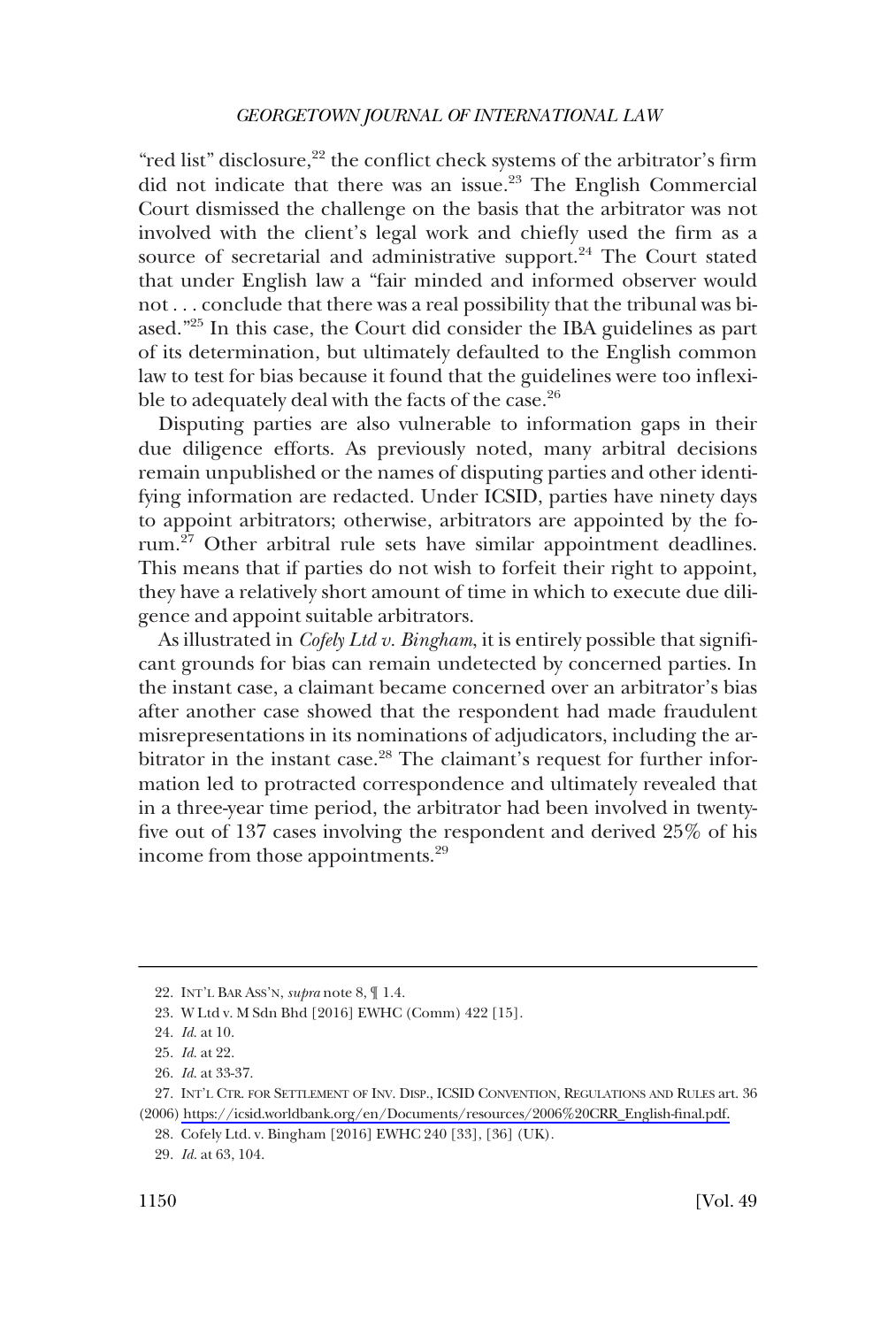<span id="page-8-0"></span>When the arbitrator refused to recuse himself, the claimant turned to the English Commercial Court.<sup>30</sup> The Court found for the claimant due to the arbitrator's failure to disclose his relationship with the respondent and his belligerence when the claimant requested further information about the relationship.31 The Court also noted that the respondent (a claims consultant) maintained a "blacklist" which would be of concern to any arbitrator who derived a significant portion of his or her income from involvement in the respondent's cases.<sup>32</sup> Had it been apparent from the start that the respondent favored a particular list of arbitrators, the claimant would have been forewarned and would have saved both time and costs.

### C. *Third-Party Funding*

Although it is perceived as cheaper than litigation, arbitration still requires considerable funding. The average total cost of a case is \$8 million, and costs can exceed \$30 million.<sup>33</sup> An industry has grown around "claim funding" (also termed "alternative litigation funding" or "third party litigation finance"). This describes a scenario in which a third party funds the costs of litigation in exchange for a portion of any settlements, awards, or other benefits from a case.<sup>34</sup> Third-party funders do not face the same obligations to disclose as arbitrators, and the relationship between a funder and an arbitrator may go completely undetected if due diligence is ineffective. National courts have been divided on the issue. Hong Kong and England have not extended national doctrines against third-party funding to international arbitration, but a Singaporean court dismissed the "artificial" differentiation between arbitration and litigation under the reasoning that a law undergirded by public policy considerations should not be pushed aside merely because a proceeding happens privately.<sup>35</sup> Current ISDS rules do not address third-party funding, but ICSID has acknowledged the topic as a

<sup>30.</sup> *Arbitrator removed for apparent bias (English Commercial Court)*, PRAC. L. ARB., Practice Note 2- 623-5204.

<sup>31.</sup> *Id*.

<sup>32.</sup> Cofely Ltd. v. Bingham [2016] EWHC (Comm) 240 [108].

<sup>33.</sup> Gaukrodger & Gordon, *supra* note NOTEREF \_Ref511649768 \h \\* MERGEFORMAT 3, at 19.

<sup>34.</sup> Jennifer A. Trusz, *Third-Party Funding in International Arbitration and Conflicts of Interest: The Case for Amending Arbitration Rules to Require Disclosure*, 32 ALTERNATIVES TO HIGH COST LITIG. 101, 110 (2014).

<sup>35.</sup> Elizabeth Chan, *Proposed Guidelines for the Disclosure of Third-Party Funding Arrangements in International Arbitration*, 26 AM. REV. INT'L ARB. 281, 289, 302 (2015).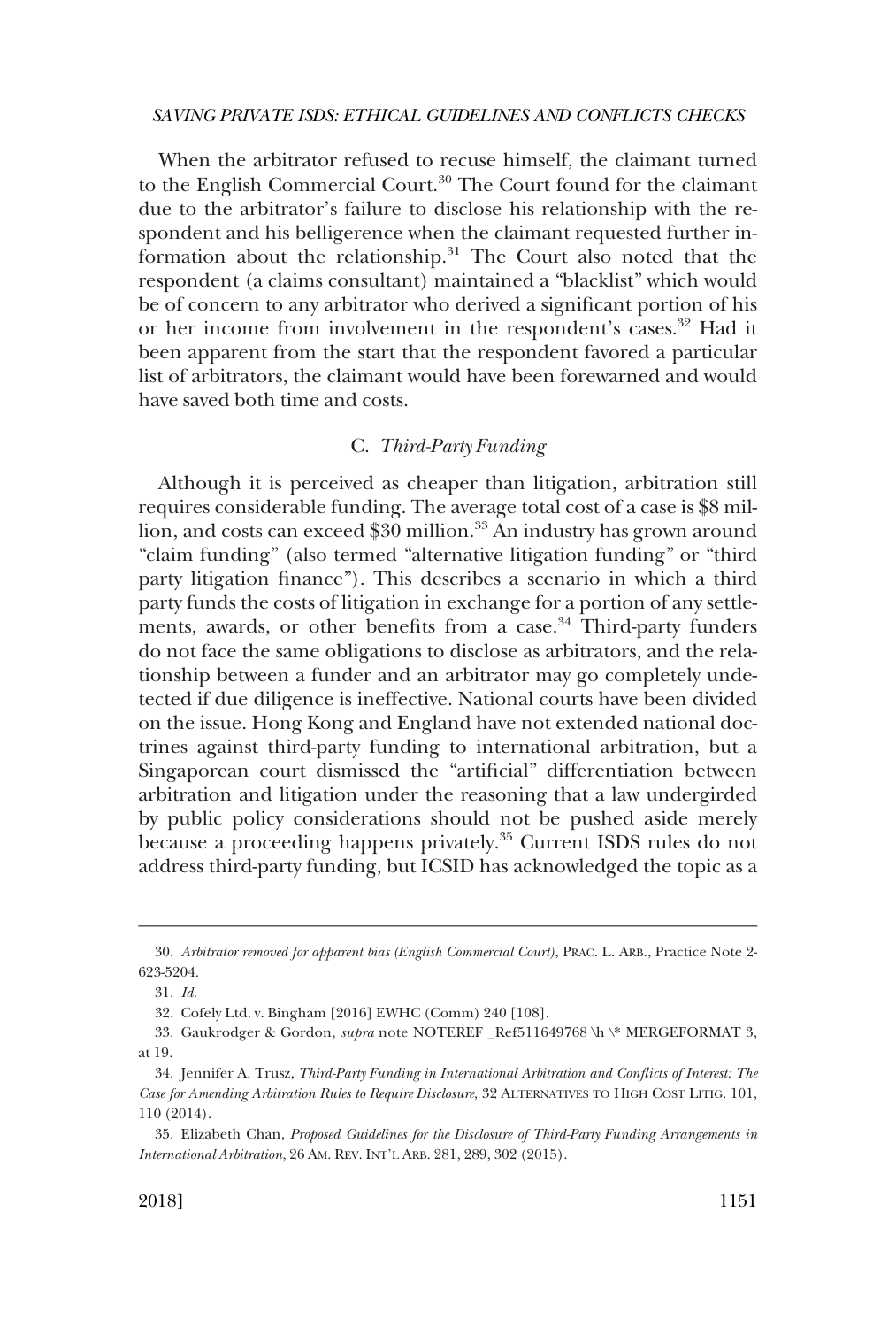<span id="page-9-0"></span>potential area for reform, particularly for the purpose of conflicts checks.36

## D. *Demographics*

Although most arbitral conventions do not specify requirements for arbitrators, they are a relatively homogeneous group. Studies of ICSID arbitrators reveal that nearly all are legal professionals and are a mix of former judges, lawyers, and academics. $37$  Private practitioners dominate ICSID, and about 40% of arbitrators are specialists in public international law.38 Arbitration forums tend to be obscure about the demographics of their arbitrators, but the evidence strongly suggests that the typical arbitrator is "pale, male and stale."<sup>39</sup> The homogeneity among arbitrators is reinforced by the phenomenon of "repeat players," which occurs when a party repeatedly appoints the same arbitrator in its disputes.<sup>40</sup> As an example, a 2011 survey of ICSID arbitrators revealed that a group of twelve arbitrators accounted for over a quarter of nominations and were present in  $60\%$  of the tribunals in the sample.<sup>41</sup> This "repeat players" phenomenon is due in part to the fact that parties prefer to nominate arbitrators they have previously assessed for suitability. This allows them to meet the limited time frame for selection of arbitrators and reduce the costs associate with due diligence. Consequently, issues that affect a diverse group of people are decided by a particularly narrow set of individuals who are not accountable to public law or scrutiny.

## III. DEATH TO ISDS?

ISDS has been portrayed in an increasingly negative light by the media, NGOs, academics, and some states. The EU is advocating for

ICSID, THE ICSID RULES AMENDMENT PROCESS 2 (2017), [https://icsid.worldbank.org/en/](https://icsid.worldbank.org/en/Documents/about/ICSID%20Rules%20Amendment%20Process-ENG.pdf)  36. [Documents/about/ICSID%20Rules%20Amendment%20Process-ENG.pdf.](https://icsid.worldbank.org/en/Documents/about/ICSID%20Rules%20Amendment%20Process-ENG.pdf)

<sup>37.</sup> Jose Augusto Fontoura Costa, *Comparing WTO Panelists and ICSID Arbitrators: The Creation of International Legal Fields*¸1 On~ATI SOCIO-LEGAL SERIES 1, 16-17 (2011).

<sup>38.</sup> Gaukrodger & Gordon, *supra* note NOTEREF \_Ref511649768 \h \\* MERGEFORMAT 3, at 44.

BERWIN LEIGHTIN PAISNER, DIVERSITY ON ARBITRAL TRIBUNALS, 2-3 (2016), [https://www.](https://www.blplaw.com/media/download/Diversity_on_arbitral_tribunals_-_background_note.pdf)  39. [blplaw.com/media/download/Diversity\\_on\\_arbitral\\_tribunals\\_-\\_background\\_note.pdf.](https://www.blplaw.com/media/download/Diversity_on_arbitral_tribunals_-_background_note.pdf) "ICSID investment arbitrators mostly originate from Europe and North America, and approximately 75% come from OECD countries . . . 95 percent of ICSID arbitrators have been male." Gaukrodger & Gordon, *supra* note NOTEREF \_Ref511649768 \h \\* MERGEFORMAT 3, at 44-45.

EUR. COMM'N, *The Identification and Consideration of Concerns as Regards Investor to State*  40. *Dispute Settlement*, ¶¶ 21, 32 (Nov. 20, 2017), [http://trade.ec.europa.eu/doclib/docs/2017/](http://trade.ec.europa.eu/doclib/docs/2017/november/tradoc_156402.pdf)  [november/tradoc\\_156402.pdf.](http://trade.ec.europa.eu/doclib/docs/2017/november/tradoc_156402.pdf)

<sup>41.</sup> Costa, *supra* note 37, at 11.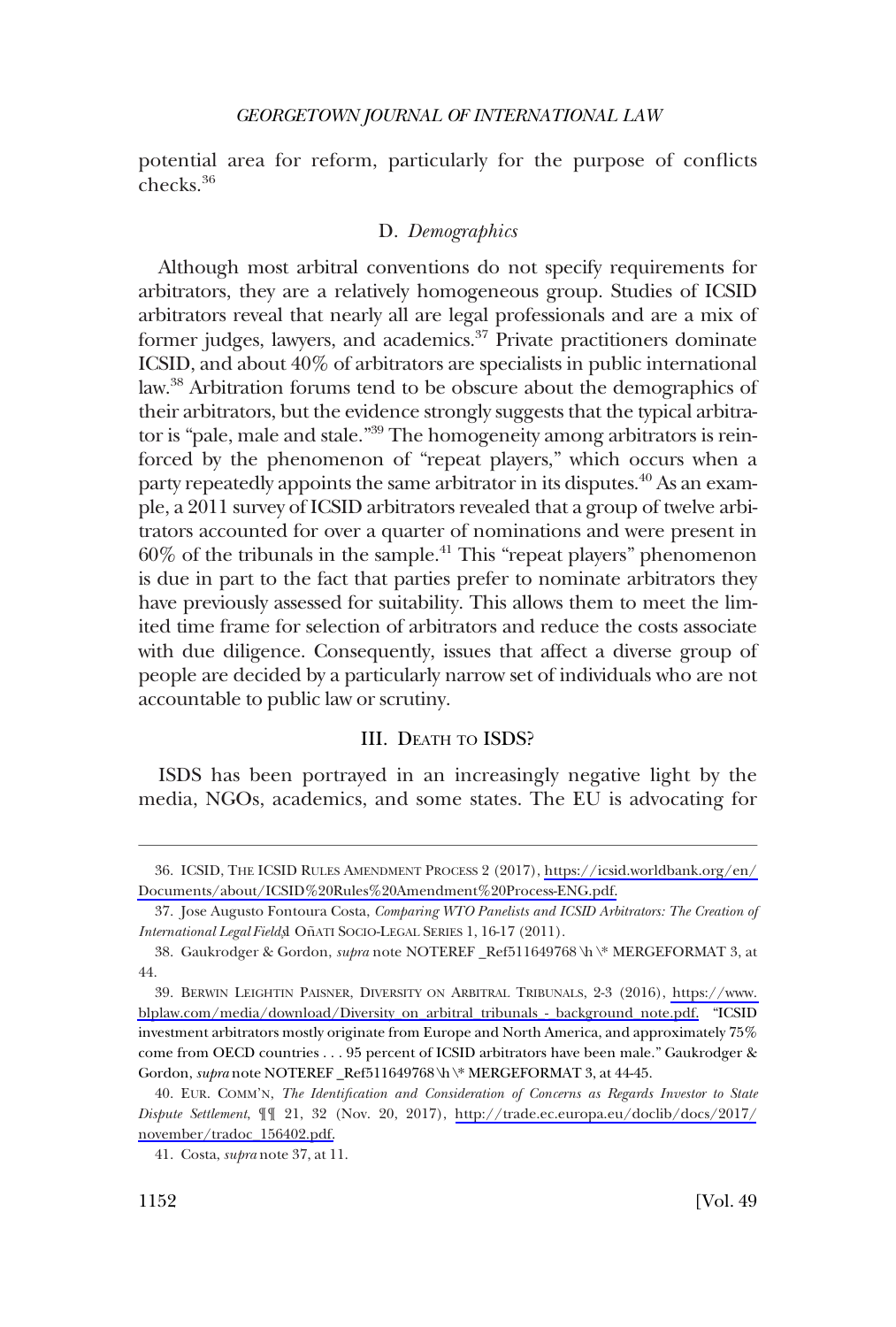<span id="page-10-0"></span>the establishment of an international investment court, and other states have withdrawn from BITs and ISDS conventions. Arbitration forums and conventions must take solid steps to reform the process, not only for the sake of controlling the narrative, but also for the benefits it offers disputing parties. Investors want to be certain that the outcomes of disputes are insulated from political pressure and public opinion. Without this insulation, investors are likely to face higher risks and reduced incentives to make the long-term investments that contribute to the growth of national economies and infrastructure. From a practical standpoint, the establishment of an effective ICS will likely cost more time and money than reforming the already established ISDS process. There is also a strong jurisprudential argument for holding arbitrators to standards of conduct and affirming their legitimacy as arbiters of international law.

## A. *ISDS Under Fire*

### 1. European Union

The EU has strongly stated its support for permanent investment courts to replace ISDS and the European Commission (EC).<sup>42</sup> Among their several goals, the courts will "have tenured, highly qualified judges, obliged to adhere to the strictest ethical standards" and will "prevent disputing parties from choosing which judges rule [] on their case."43 The EC's objectives for the courts are based on its approach to recent free trade agreements (FTAs), and these agreements contain several significant reforms to the appointment of arbitrators.

The EU-Vietnam FTA requires the Trade Committee, which oversees the operation of the agreement, $44$  to establish a list of arbitrators that have a "specialized knowledge and experience of law and international trade."45 The agreement also contains an internal code of conduct for arbitrators with restrictions on conflicts of interest, disclosure requirements, and confidentiality.<sup>46</sup>

The Comprehensive Economic and Trade Agreement (CETA) between Canada and the EU establishes an ICS that departs from the

<sup>42.</sup> EUR. COMM'N, *supra* note 5.

<sup>43.</sup> *Id*.

EUR. UNION, GUIDE TO THE EU-VIETNAM FREE TRADE AGREEMENT 23, [http://eeas.europa.](http://eeas.europa.eu/archives/delegations/vietnam/documents/eu_vietnam/evfta_guide.pdf) 44. [eu/archives/delegations/vietnam/documents/eu\\_vietnam/evfta\\_guide.pdf.](http://eeas.europa.eu/archives/delegations/vietnam/documents/eu_vietnam/evfta_guide.pdf)

Trade Agreement, EU-Viet., chapter 13 art. 23 (unratified as of Aug. 2016), [http://trade.](http://trade.ec.europa.eu/doclib/press/index.cfm) 45. [ec.europa.eu/doclib/press/index.cfm.](http://trade.ec.europa.eu/doclib/press/index.cfm)

Free Trade Agreement, EU-Viet., Annex II Code of Conduct for Arbitrators and Mediators 46. (Feb. 2016), [http://trade.ec.europa.eu/doclib/docs/2016/february/tradoc\\_154226.pdf.](http://trade.ec.europa.eu/doclib/docs/2016/february/tradoc_154226.pdf)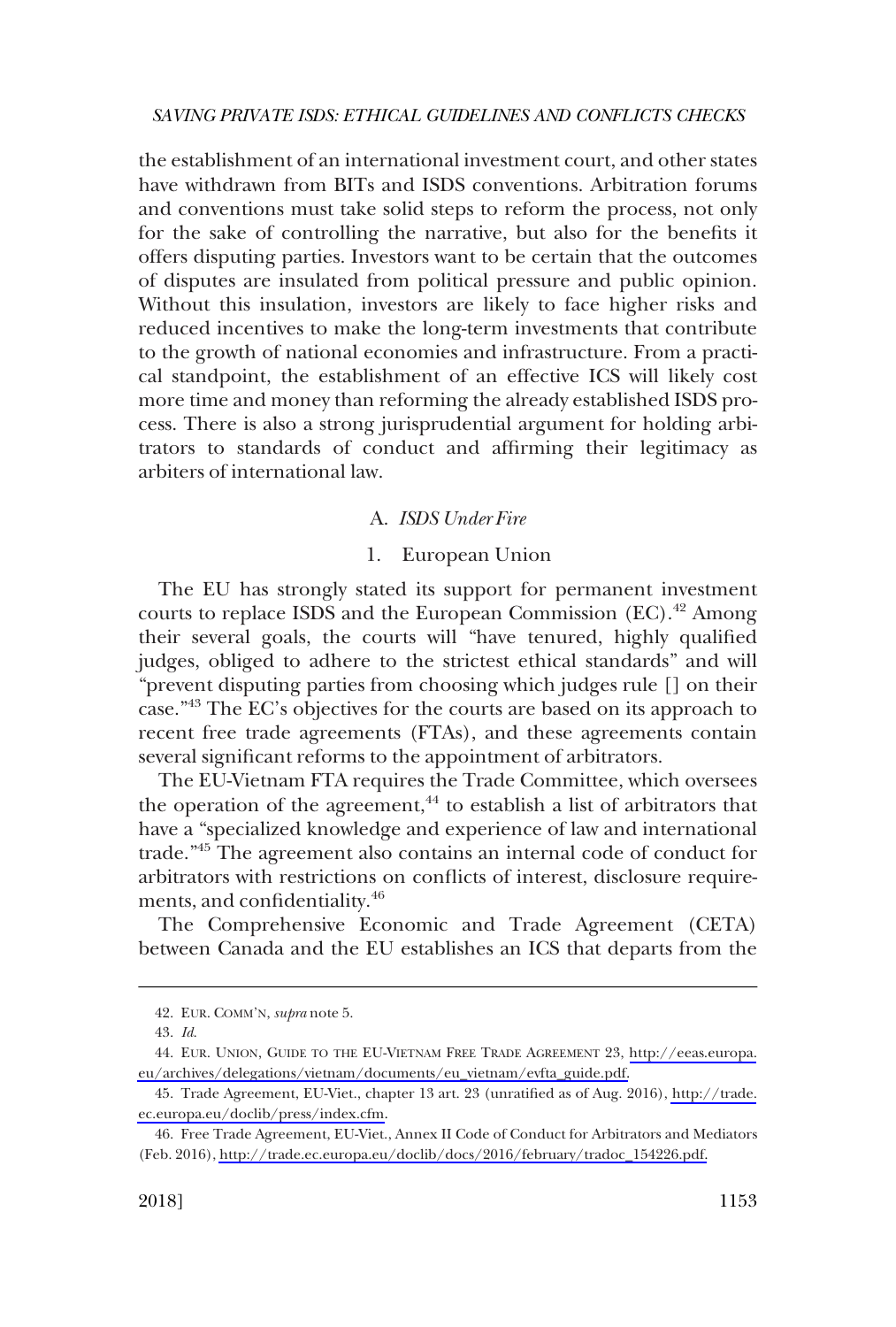<span id="page-11-0"></span>classic ISDS model in the appointment of judges. Under CETA, the Joint Committee that administers the agreement must appoint fifteen individuals to serve as judges for five-year terms that may be renewed once.47 These individuals must "possess the qualifications required in their respective countries for appointment to judicial office, or be jurists of recognized competence" and "have demonstrated expertise in public international law."48 The agreement expresses a preference for judges who have experience in the fields of international trade or investment law and familiarity with dispute resolution in these same fields.<sup>49</sup> Tribunal members are required to comply with the International Bar Association Guidelines on Conflicts of Interest in International Arbitration,<sup>50</sup> and parties may ask the President of the International Court of Justice to decide a challenge to a tribunal member's independence.<sup>51</sup>

## 2. Bilateral Investment Treaty Termination

There is growing displeasure with ISDS among some states, which believe that it excessively favors investors. The data from publicly available cases indicates that of the 444 treaty-based disputes concluded by 2015, "36 per cent of cases decided in favour of the State, 26 per cent in favour of the investor and 26 per cent of cases settled."<sup>52</sup> Nonetheless, since the 2000s, several countries (including India, Indonesia, Bolivia, Venezuela, Ecuador, and South Africa) have unilaterally withdrawn from some or all of their investment treaties or allowed them to expire.53 Some countries, like Venezuela, Bolivia, and Ecuador, have also withdrawn from ICSID.<sup>54</sup> Other countries have stated their support

<sup>47.</sup> Comprehensive Economic Trade Agreement, Can.-EU, art. 8.23(5) (provisional as of Sep. 21, 2017), [http://ec.europa.eu/trade/policy/in-focus/ceta/ceta-chapter-by-chapter.](http://ec.europa.eu/trade/policy/in-focus/ceta/ceta-chapter-by-chapter)

<sup>48.</sup> *Id*. art. 8.23(4).

<sup>49.</sup> *Id*. art. 8.23(4).

<sup>50.</sup> *Id*. art. 8.30.

<sup>51.</sup> *Id*. art. 8.30.

<sup>52.</sup> Investor-State Dispute Settlement: Review of Developments in 2015, 2 UNCTAD 1, 1 (June 2016), [http://investmentpolicyhub.unctad.org/Publications/Details/144;](http://investmentpolicyhub.unctad.org/Publications/Details/144) *see also* CELESTE E. SALINAS QUERO, INVESTOR-STATE DISPUTES AT THE SCC 7 (2017), [https://sccinstitute.com/media/](https://sccinstitute.com/media/178174/investor-state-disputes-at-scc-13022017-003.pdf) [178174/investor-state-disputes-at-scc-13022017-003.pdf](https://sccinstitute.com/media/178174/investor-state-disputes-at-scc-13022017-003.pdf) ("Most awards have been rendered in favor of respondent states. 21% of Arbitral Tribunals have declined jurisdiction and 37% have denied all the investor's claims. In 78% of cases where the investors' claims were denied in full, the respondent state was not found in breach.").

<sup>53.</sup> Matthews & Ponniya, *supra* note 4.

<sup>54.</sup> José Carlos Bernal Rivera, *Life after ICSID: 10th Anniversary of Bolivia's Withdrawal from ICSID*, KLUWER ARB. BLOG (Aug. 12, 2017), [http://arbitrationblog.kluwerarbitration.com/2017/08/12/](http://arbitrationblog.kluwerarbitration.com/2017/08/12/life-icsid-10th-anniversary-bolivias-withdrawal-icsid) [life-icsid-10th-anniversary-bolivias-withdrawal-icsid.](http://arbitrationblog.kluwerarbitration.com/2017/08/12/life-icsid-10th-anniversary-bolivias-withdrawal-icsid)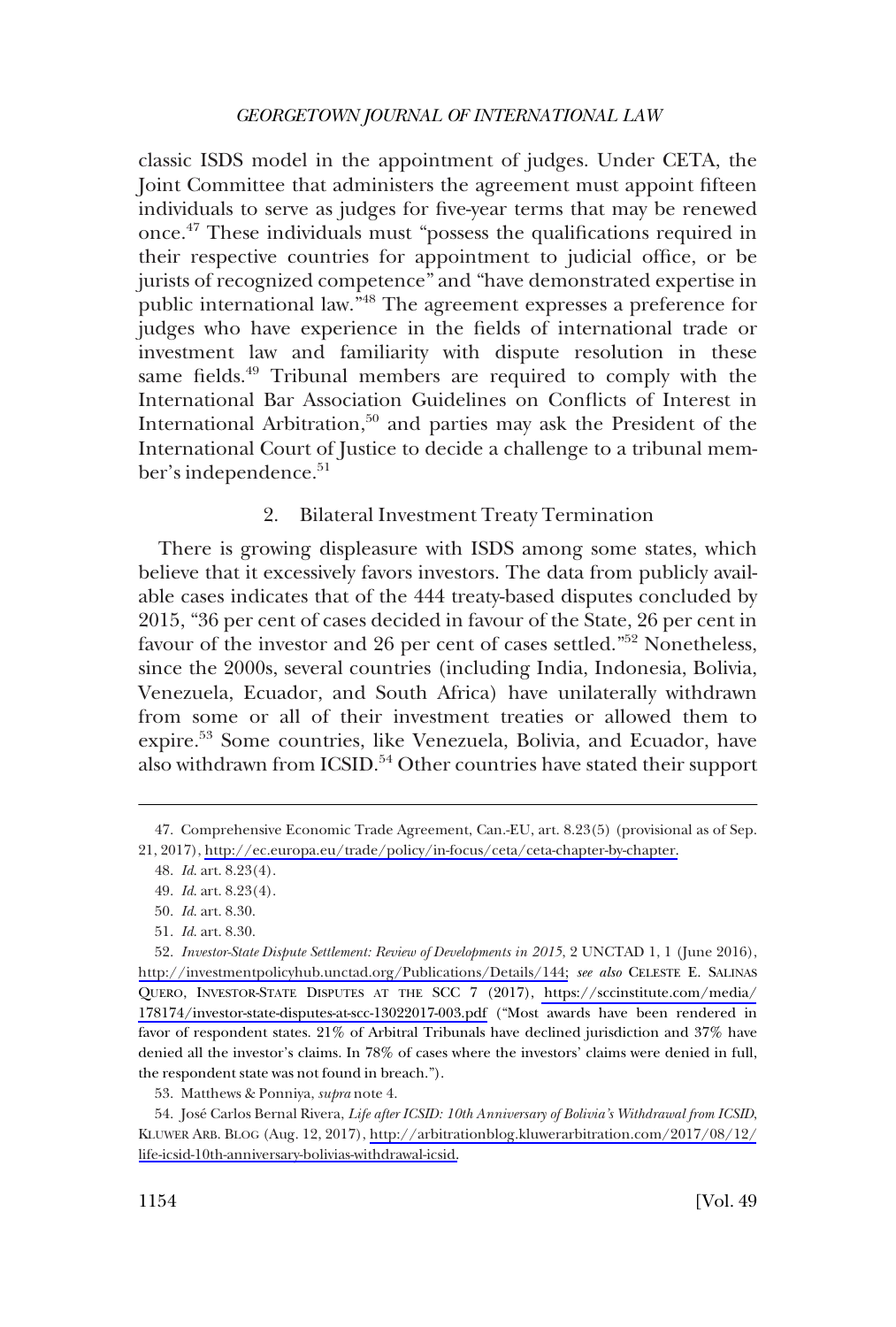<span id="page-12-0"></span>for future discussions on the establishment of an international investment court or have included provisions in their FTAs that allow the establishment of investment courts.55 Discussion and possibilities are not actualities, but they do indicate that states have reserved the right to shift legal power to other forums. In light of the EU's decisions, other states with influential economies may begin to seriously examine the alternatives to ISDS.

A withdrawal from ICSID and investment treaties does not bar investors from arbitrating disputes. Many treaties have ten- to fifteen-year "sunset" clauses that confer the protections of the treaties to investments made before treaty termination, including investment arbitration.56 Treaties usually include alternative rules to ICSID dispute settlement. But these safeguards are only useful for current investors and future investors are rightfully concerned about how investor protection will be framed when countries renegotiate their investment treaties.

## B. *Reform is Preferable to Replacement*

#### 1. Restraining Political Bias and Overreach

One of the primary advantages of ISDS is that it reduces the risk that politics will influence the outcomes for disputing parties. If the EU successfully pursues its goal of creating an ICS, ISDS is likely to take on new political dimensions, because ICS arbitrators will be state-appointed and disputes will be settled in the public eye. Decisionmakers who are more exposed to public scrutiny may openly or unconsciously favor state interests over the interests of investors.<sup>57</sup> This represents an additional risk for investors, and its effect is likely magnified because of the difficulty of quantifying political and public pressure. Public adjudication of investor-state disputes may cause a chilling effect that will ultimately slow economic growth if investors believe that they are unlikely to successfully challenge unlawful state actions. By

<sup>55.</sup> Comm'n on Int'l Trade Law, Settlement of Commercial Disputes Investor-State Dispute Settlement Framework Compilation of Comments Republic of Korea, U.N. Doc. A/CN.9/918/ Add.9 (2017), at 2; Comm'n on Int'l Trade Law, Settlement of Commercial Disputes Investor-State Dispute Settlement Framework Compilation of Comments Israel, U.N. Doc. A/CN.9/918/ Add.8 (2017), at 3.

<sup>56.</sup> Samuel W. Cooper et. al., *Current Topics in International Arbitration*, 65 THE ADVOC.: ST. B. OF TEXAS LITIG. SEC. REP. 10, 11 (2013).

<sup>57.</sup> José E. Alvarez, *To Court or Not to Court*, INST. FOR INT'L L. & JUST., [https://www.iilj.org/](https://www.iilj.org/working-papers/to-court-or-not-to-court) [working-papers/to-court-or-not-to-court](https://www.iilj.org/working-papers/to-court-or-not-to-court) (last visited Sept. 25, 2018) (discussing the political pressures that may bias international investment courts).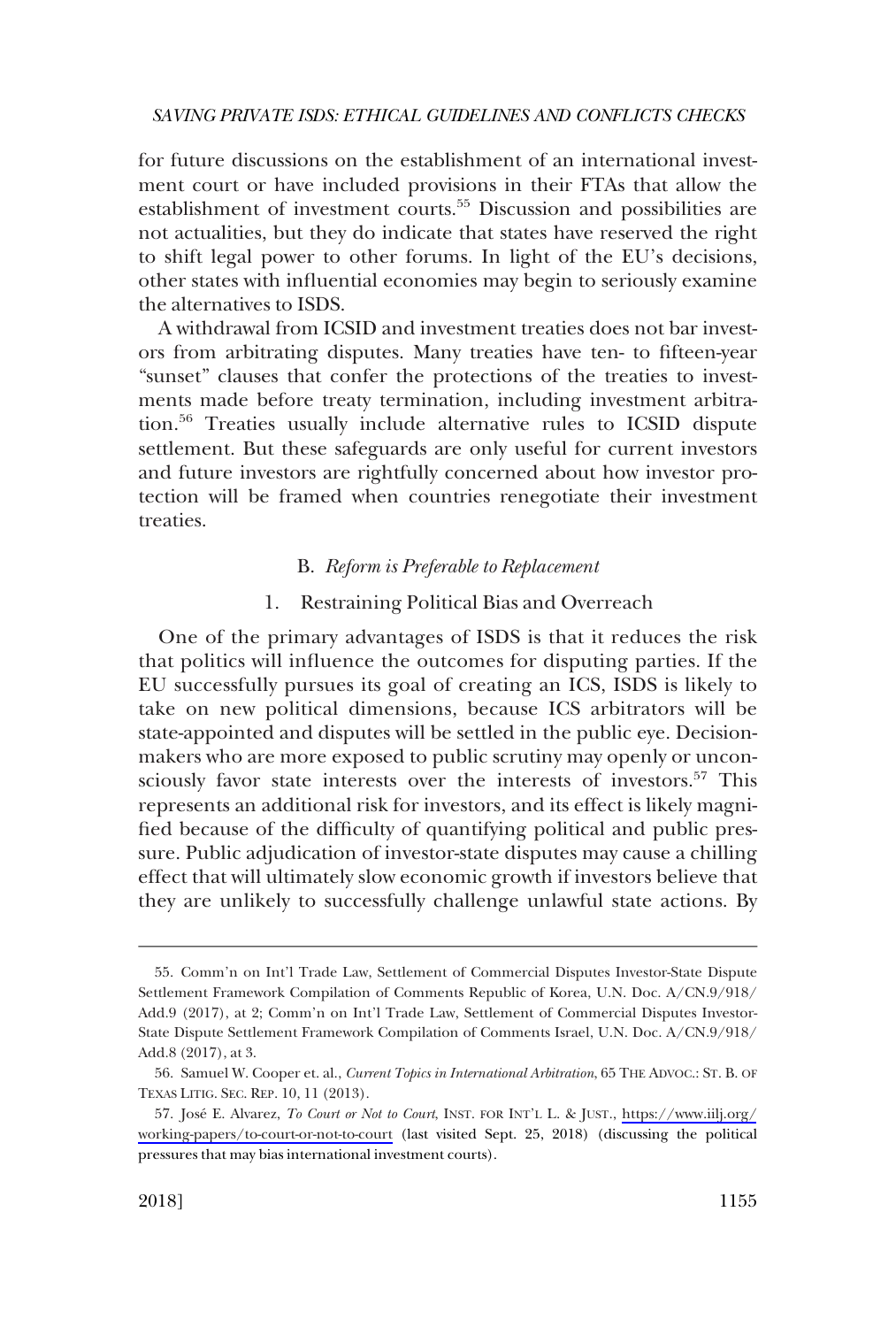<span id="page-13-0"></span>offering some degree of transparency and taking some steps to reform the more obvious and (perhaps) easily remedied issues in ISDS, arbitration tribunals may be able to restore enough public faith to avoid being shunted aside in favor of investment courts.

Another reason to reform the regulations that govern arbitrators is to avoid overreach by states. For example, the United Arab Emirates recently imposed criminal liability on arbitrators who issue decisions and opinions "in contravention of the requirements of the duty of neutrality and integrity."<sup>58</sup> The penalty for such an action is the disturbingly nonspecific "temporary imprisonment."59 The law also does not define the scope of integrity and impartiality. This represents an outlier in state exercises of power over arbitration, but it should be sufficiently alarming to the arbitration community and increase support for reform. If arbitrators can demonstrate that they are governed by a transparent, comprehensive code of ethics and that there is a rigorous system to check conflicts, it may be enough to discourage states from taking harsher measures against ISDS.

## 2. The Cost of Establishing an Investment Court System

Although there is a common sentiment that arbitration is more efficient and less costly than public adjudication, the costs of ISDS are still considerable. $60$  But the costs of establishing a new, unprecedented ICS are likely to be considerably higher than those of reforming the established ISDS process. The most significant cost for ICS may be the amount of time that it will take to establish the system, including the time to negotiate its terms and to resolve contradictions between the laws and regulations of the ICS and its member states.<sup>61</sup> Another issue is whether an ICS will be established like ISDS through bilateral

<sup>58.</sup> John Gaffney, *The Revision of Article 257 of the UAE Penal Code: A problem also for Party-Appointed Experts?*, KLUWER ARB. BLOG (Mar. 10, 2017), [http://arbitrationblog.kluwerarbitration.com/2017/](http://arbitrationblog.kluwerarbitration.com/2017/03/10/the-revision-of-article-257-of-the-uae-penal-code-a-problem-also-for-party-appointed-experts)  [03/10/the-revision-of-article-257-of-the-uae-penal-code-a-problem-also-for-party-appointed-experts.](http://arbitrationblog.kluwerarbitration.com/2017/03/10/the-revision-of-article-257-of-the-uae-penal-code-a-problem-also-for-party-appointed-experts) 59. *Id*.

*See* Trishna Menon & Gladwin Issac, *Developing Country Opposition to an Investment Court:*  60. *Could State-State Dispute Settlement be an Alternative?*, KLUWER ARB. BLOG (Feb. 17, 2018), [http://](http://arbitrationblog.kluwerarbitration.com/2018/02/17/developing-country-opposition-investment-court-state-state-dispute-settlement-alternative) [arbitrationblog.kluwerarbitration.com/2018/02/17/developing-country-opposition-investment](http://arbitrationblog.kluwerarbitration.com/2018/02/17/developing-country-opposition-investment-court-state-state-dispute-settlement-alternative)[court-state-state-dispute-settlement-alternative](http://arbitrationblog.kluwerarbitration.com/2018/02/17/developing-country-opposition-investment-court-state-state-dispute-settlement-alternative) (noting that cost is a factor in states' opposition to multilateral investment courts); Jeffery P. Commission, *How Much Does an ICSID Arbitration Cost? A Snapshot of the Last Five Years*, KLUWER ARB. BLOG (Feb. 29, 2016), [http://arbitrationblog.](http://arbitrationblog.kluwerarbitration.com/2016/02/29/how-much-does-an-icsid-arbitration-cost-a-snapshot-of-the-last-five-years) [kluwerarbitration.com/2016/02/29/how-much-does-an-icsid-arbitration-cost-a-snapshot-of-the-last](http://arbitrationblog.kluwerarbitration.com/2016/02/29/how-much-does-an-icsid-arbitration-cost-a-snapshot-of-the-last-five-years)[five-years](http://arbitrationblog.kluwerarbitration.com/2016/02/29/how-much-does-an-icsid-arbitration-cost-a-snapshot-of-the-last-five-years); Gaukrodger & Gordon, *supra* note 3, at 19 (discussing the relatively high costs of ISDS and reforms that could potentially reduce these costs).

Erin Biel & Mattie Wheeler, *The Uncertain Future of the European Investment Court System*, 61. YALE J. INT'L L. (Dec. 1, 2016), [http://www.yjil.yale.edu/the-uncertain-future-of-the-european-](http://www.yjil.yale.edu/the-uncertain-future-of-the-european-investment-court-system)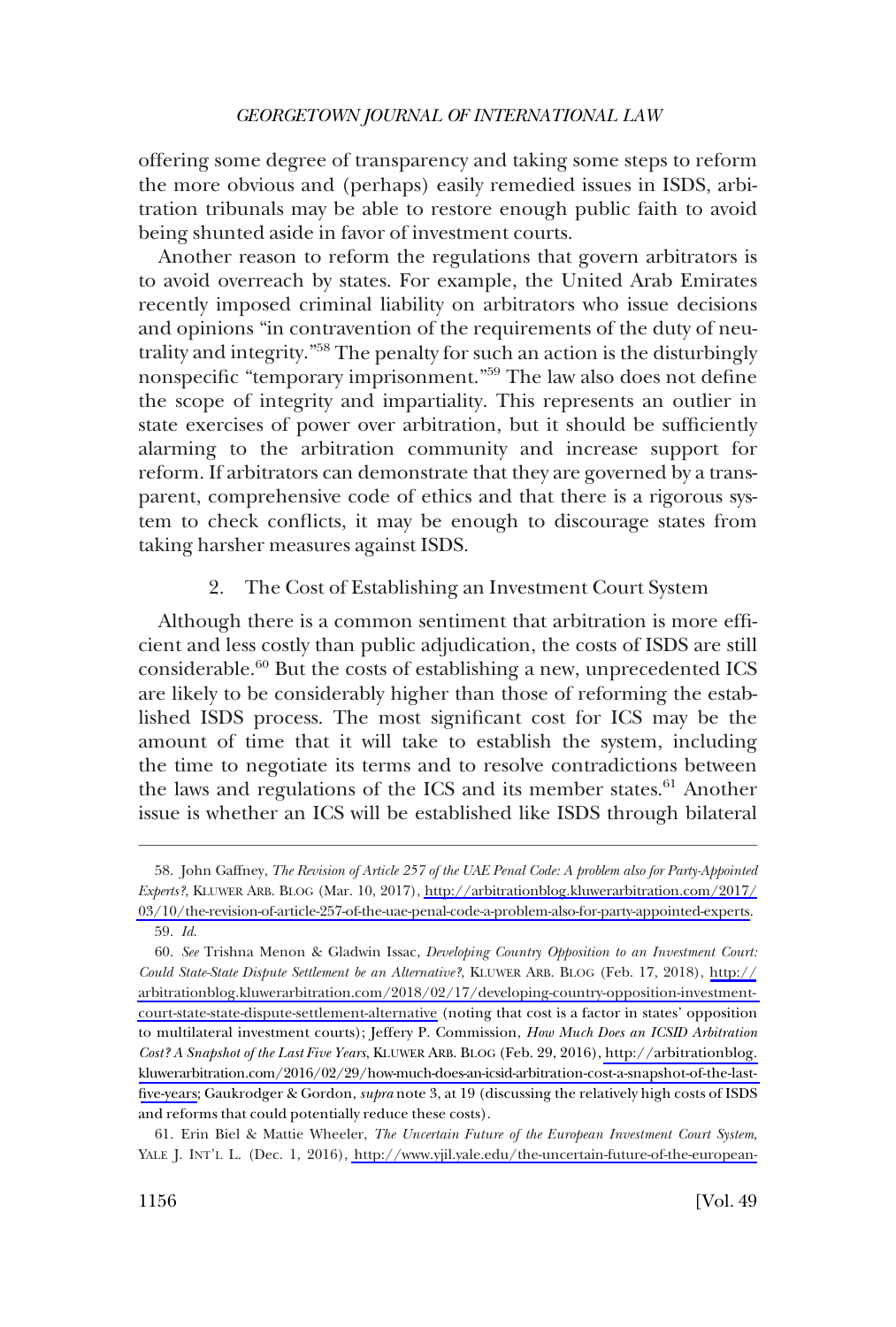<span id="page-14-0"></span>agreements, or by a multilateral agreement. The EU has largely pursued a bilateral approach to establishing an ICS, but this approach is likely to generate inconsistencies in how various courts interpret investment law (which is also a common critique of ISDS), suggesting that an effective ICS must be multilateral.<sup>62</sup> Not only will it take time to establish a multilateral ICS, it will also require considerable funding. If the funding is solely provided by states, this raises a concern for investors because they cannot be certain of their outcomes in a state-funded system. Finally, an ICS would be unique and unprecedented<sup>63</sup> and if serious problems arise from the system, it may take years to detect and resolve them. ISDS, for its flaws, is an established system, and there is a wealth of critical knowledge about its successes and failures that will facilitate its reform.

## 3. Jurisprudential Considerations

There is also a jurisprudential argument for the reform of the regulations that govern arbitrators. When states decide not to regulate particular areas, the power vacuum is often filled by private regulators. Although this is often viewed as deregulation, some scholars believe that it is a deepening of law and that "it is a form of regulation which can significantly enhance capacity for developing and implementing public-regarding norms."<sup>64</sup> This suggests that there is an opportunity for arbitration conventions and forums to increase their legitimacy in the eyes of the public if effective reform takes place.

Arbitrators have many judge-like qualities. They wield considerable power within tribunals, and there are limited constraints on that power. They are usually selected from an elite body within the legal community, and evidence suggests that parties prefer "repeat players" from that body.65 The role of arbitrators is to interpret a variety of sources, including treaties, public international law, and national law, to arrive at a decision. Despite the technical differences between an arbitrator

investment-court-system (discussing the compromises required by EU member states to ratify CETA and the legality of an ICS under EU law).

<sup>62.</sup> Stephan W. Schill, *The European Commission's Proposal of an "Investment Court System" for TTIP*, AM. SOC'Y OF INT'L L. (Apr. 22, 2016), [https://www.asil.org/insights/volume/20/issue/9/](https://www.asil.org/insights/volume/20/issue/9/european-commissions-proposal-investment-court-system-ttip-stepping)  [european-commissions-proposal-investment-court-system-ttip-stepping.](https://www.asil.org/insights/volume/20/issue/9/european-commissions-proposal-investment-court-system-ttip-stepping)

<sup>63.</sup> Sergio Puig, *The Death of ISDS?*, KLUWER ARB. BLOG (Mar. 16, 2018), [http://arbitrationblog.](http://arbitrationblog.kluwerarbitration.com/2018/03/16/the-death-of-isds) [kluwerarbitration.com/2018/03/16/the-death-of-isds.](http://arbitrationblog.kluwerarbitration.com/2018/03/16/the-death-of-isds)

Colin Scott, Fabrizio Cafaggi & Linda Senden, *The Conceptual and Constitutional Challenge of*  64. *Transnational Private Regulation*, 38 J. L. & SOC'Y 1, 6 (2011), [http://onlinelibrary.wiley.com/doi/](http://onlinelibrary.wiley.com/doi/10.1111/j.1467-6478.2011.00532.x/full) [10.1111/j.1467-6478.2011.00532.x/full.](http://onlinelibrary.wiley.com/doi/10.1111/j.1467-6478.2011.00532.x/full)

<sup>65.</sup> Langford, *supra* note 12.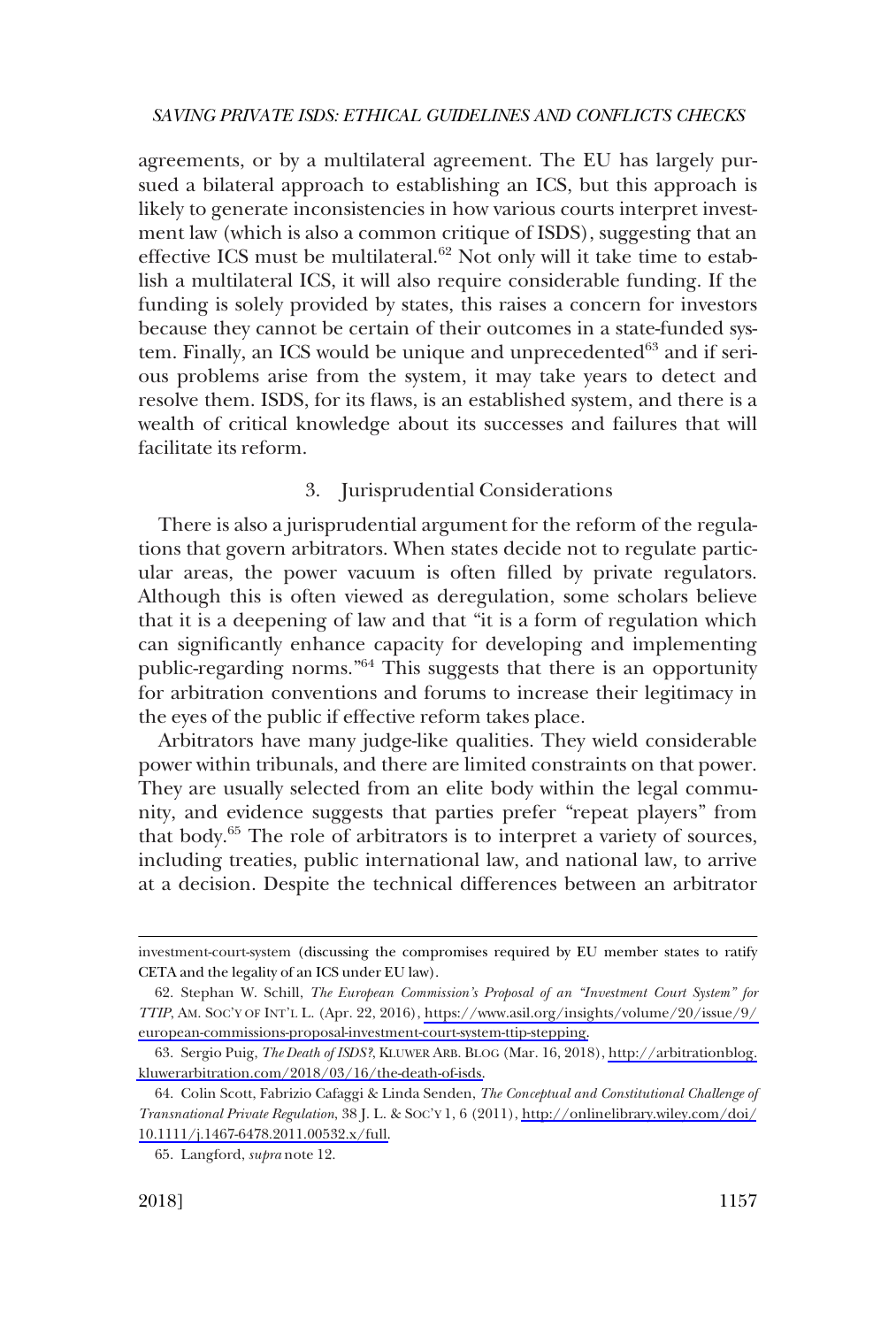<span id="page-15-0"></span>and a public international judge, it is probably difficult for the average citizen to make that distinction.

Although ISDS is not a public process, its very nature involves matters that concern the public. Critics of ISDS often refer to "regulatory chill," the notion that states do not fully exercise their regulatory power out of fear that investors will claim that regulations have deprived them of their rightful profits.<sup>66</sup> There is also concern that arbitrators are often called to interpret national laws without any public oversight or accountability. Even if an arbitral panel's view of a national law is unique to that dispute (or future disputes that share the view), it is incongruous that a national law would have one interpretation in a nation's courts and quite another in an arbitral tribunal.

The fact that arbitrators are not accountable to the public, but make decisions that can affect the public, raises scrutiny of the legitimacy of their position. By reforming the regulations that govern arbitrators, arbitration conventions and forums create stronger checks and balances. When institutions demonstrate that they have a rigorous process by which to evaluate and resolve conflicts and flaws in their structure, they deepen their legitimacy with those who rely on the institutions and with the public at large.

## IV. THE CURRENT REGIME

## A. *ICSID, UNCITRAL, et al.*

Most investor-state disputes are settled pursuant to the rules of ICSID or UNCITRAL.<sup>67</sup> Among other things, these procedural rules govern the appointment of arbitrators to tribunals. Under ICSID, UNCITRAL, and other widely used arbitration rules, the rules on the disclosure of conflicts of interest and ethical conduct require that arbitrators be independent and impartial.<sup>68</sup> Neither of these obligations is well-defined by arbitration rules, placing the burden on arbitrators to determine what should be disclosed. The scope of what must be disclosed is of particular concern to disputing parties because conflicts of interest and ethical violations make up the grounds for challenging an arbitrator's

<sup>66.</sup> Gus Van Harten & Dayna Nadine Scott, *Investment Treaties and the Internal Vetting of Regulatory Proposals: A Case Study from Canada*, 7 J. INT'L DISP. SETTLEMENT 92 (2016).

*Arbitral Rules and Administering Institution*, UNCTAD INV. POL'Y HUB, [http://](http://investmentpolicyhub.unctad.org/ISDS/FilterByRulesAndInstitution) 67. [investmentpolicyhub.unctad.org/ISDS/FilterByRulesAndInstitution](http://investmentpolicyhub.unctad.org/ISDS/FilterByRulesAndInstitution) (last visited Dec. 15, 2017).

<sup>68.</sup> Convention on the Settlement of Investment Disputes Between States and Nationals of Other States, *supra* note 7; G.A. Res. 68/109, art. 11, *supra* note 7; ARB. RULES OF THE INST. OF THE STOCKHOLM CHAMBER OF COMMERCE, *supra* note 7.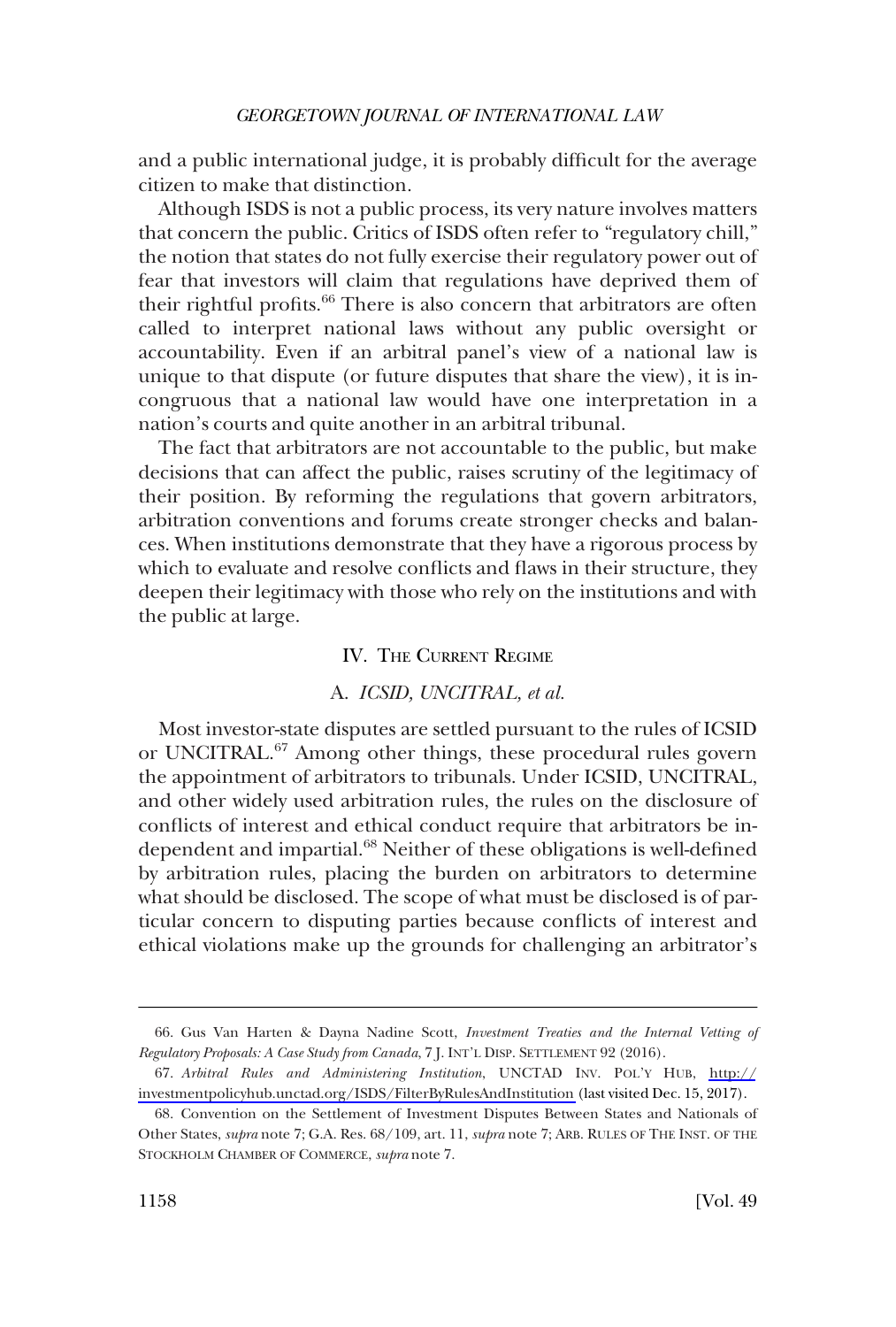<span id="page-16-0"></span>appointment or appealing for an award's annulment.<sup>69</sup>

## 1. ICSID

The World Bank established ICSID in 1966 under the Convention on the Settlement of Investment Disputes between States and Nationals of Other States (ICSID Convention) and shortly thereafter adopted the ICSID Convention Rules and Regulations to govern arbitral proceedings under ICSID (ICSID Rules and Regulations).<sup>70</sup> Since their adoption, the ICSID Rules and Regulations have completed four rounds of amendment, with the final round taking place in April  $2006$ .<sup>71</sup> In October 2016, ICSID initiated a fifth round of amendment and called for comments from member states and the public on potential areas for amendment.<sup>72</sup> ICSID has highlighted the appointment, conduct, and challenge of arbitrators as issues of interest for the amendment process.73

Under ICSID, disputing parties are free to select their own arbitrators so long as they are persons of "high moral character and recognized competence in the fields of law, commerce, industry or finance, who may be relied upon to exercise independent judgment."74 To be eligible for selection, arbitrators must sign a declaration in which they disclose any past relationships with the disputing parties and any other circumstances that might compromise their independence and impartiality.75 The rules do not define what constitutes independence or impartiality beyond the requirement to disclose actual conflicts of interest with the disputing parties, and arbitrators must determine what "other circumstances" to disclose.

## 2. UNCITRAL

UNCITRAL was established in the same year as ICSID, and although it does not actually administer arbitrations, its Arbitration Rules are

<sup>69.</sup> *Challenges to arbitrators*, PRAC. L. ARB., Practice Note 5-501-6994.

<sup>70.</sup> About ICSID, ICSID, <https://icsid.worldbank.org/en/Pages/about/default.aspx>(last visited Sept. 24, 2018).

*About ICSID Amendments*, ICSID, [https://icsid.worldbank.org/en/Pages/about/Amendment-](https://icsid.worldbank.org/en/Pages/about/Amendment-of-ICSID-Rules-and-Regulations.aspx)71. [of-ICSID-Rules-and-Regulations.aspx](https://icsid.worldbank.org/en/Pages/about/Amendment-of-ICSID-Rules-and-Regulations.aspx) (last visited Sept. 24, 2018).

<sup>72.</sup> *Id*.

<sup>73.</sup> ICSID, *supra* note 36, at 2.

<sup>74.</sup> Convention on the Settlement of Investment Disputes Between States and Nationals of Other States, *supra* note 7.

<sup>75.</sup> INT'L CTR. FOR THE SETTLEMENT OF INV. DISPUTES [ICSID], *ICSID Convention, Regulations and Rules*, at 106-07 (Apr. 2006), [https://icsid.worldbank.org/en/Documents/resources/2006%](https://icsid.worldbank.org/en/Documents/resources/2006%20CRR_English-final.pdf)  [20CRR\\_English-final.pdf.](https://icsid.worldbank.org/en/Documents/resources/2006%20CRR_English-final.pdf)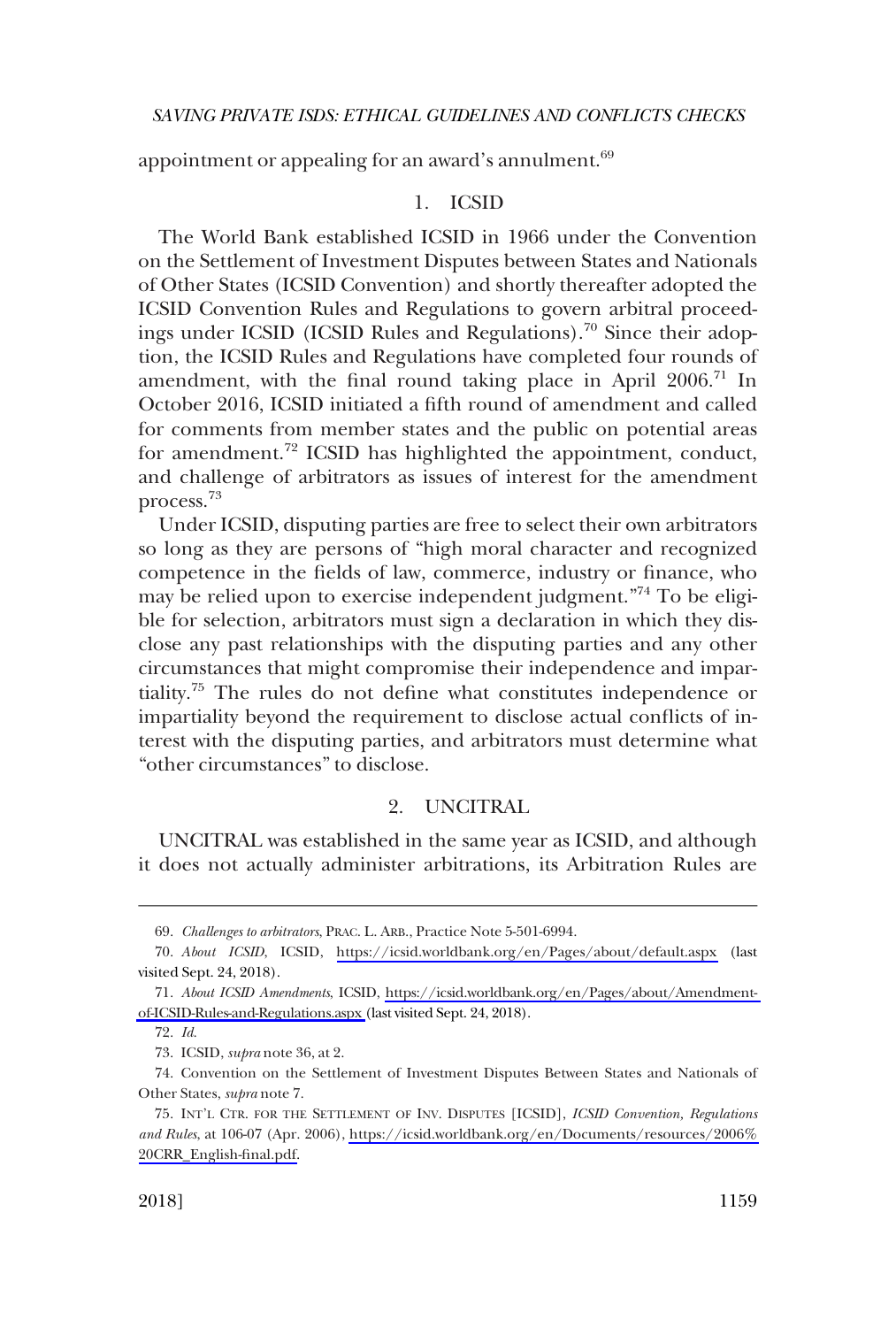<span id="page-17-0"></span>widely used by international arbitration forums.<sup>76</sup> UNCITRAL's Arbitration Rules were adopted in 1976 and were revised in 2010.<sup>77</sup> An additional revision in 2013 incorporated UNCITRAL's Rules on Transparency in Treaty-based Investor-State Arbitration. As of 2017, UNCITRAL's Working Group III has been tasked to examine ISDS reform, and the regulations that govern arbitrators have been raised in comments and working papers.<sup>78</sup> Under UNCITRAL's current rules, potential arbitrators must "disclose any circumstances likely to give rise to justifiable doubts as to his or her impartiality or independence," and, if selected, must continue such disclosure throughout the proceedings.79 These rules do not define what constitutes "justifiable doubts" with regards to independence or impartiality.

## 3. Other Conventions

BITs have significantly increased in number since the 1990s, and over 2,300 are currently in force.<sup>80</sup> A survey of ISDS provisions in BITs showed at least 1,200 different rule sets governing ISDS with variations in procedural approaches and language.<sup>81</sup> There are also a number of arbitration venues, including the Arbitration Institute of the Stockholm Chamber of Commerce (SCC), the International Court of Arbitration of the International Chamber of Commerce (ICC), the London Court of International Arbitration (LCIA), and the Permanent Court of Arbitration (PCA). The procedural rules for each of these venues require arbitrators to voluntarily disclose any circumstances which could create doubts about their independence.<sup>82</sup> As with ICSID and

<sup>76.</sup> UNCTAD, *supra* note 67.

U.N. COMM'N ON INT'L TRADE LAW [UNCITRAL], UNCITRAL Arbitration Rules (as 77. revised in 2010) (Apr. 2011), [http://www.uncitral.org/uncitral/en/uncitral\\_texts/arbitration/](http://www.uncitral.org/uncitral/en/uncitral_texts/arbitration/2010Arbitration_rules.html)  [2010Arbitration\\_rules.html.](http://www.uncitral.org/uncitral/en/uncitral_texts/arbitration/2010Arbitration_rules.html)

U.N. COMM'N ON INT'L TRADE LAW [UNCITRAL], Settlement of Commercial Disputes 78. Investor-State Dispute Settlement Framework Comments from International Intergovernmental Organizations Addendum, at 5, U.N. Doc. A/CN.9/918/Add.7 (July 2017), [https://documents](https://documents-dds-ny.un.org/doc/UNDOC/GEN/V17/040/81/PDF/V1704081.pdf)[dds-ny.un.org/doc/UNDOC/GEN/V17/040/81/PDF/V1704081.pdf.](https://documents-dds-ny.un.org/doc/UNDOC/GEN/V17/040/81/PDF/V1704081.pdf)

<sup>79.</sup> G.A. Res. 68/109, *supra* note 7, art. 11.

U.N. CONF. ON TRADE AND DEV. [UNCTAD], UNCTAD Investment Policy Hub, 80. International Investment Agreements, <http://investmentpolicyhub.unctad.org/IIA>(last visited Dec. 15, 2017).

<sup>81.</sup> U.N. COMM'N ON INT'L TRADE LAW, *supra* note 78, at 4.

<sup>82.</sup> See ARB. RULES OF THE INST. OF THE STOCKHOLM CHAMBER OF COMMERCE art. 14(2) (2010), [http://www.sccinstitute.com/media/40120/arbitrationrules\\_eng\\_webbversion.pdf;](http://www.sccinstitute.com/media/40120/arbitrationrules_eng_webbversion.pdf) INT'L CHAMBER OF COM. ARB. RULES art. 11 (2017), [https://iccwbo.org/dispute-resolution-services/arbitration/rules](https://iccwbo.org/dispute-resolution-services/arbitration/rules-of-arbitration/#article_11)[of-arbitration/#article\\_11;](https://iccwbo.org/dispute-resolution-services/arbitration/rules-of-arbitration/#article_11) THE LONDON CT. OF INT'L ARB. [LCIA] RULES art. 5 (2014), [http://www.lcia.](http://www.lcia.org/Dispute_Resolution_Services/lcia-arbitration-rules-2014.aspx)  [org/Dispute\\_Resolution\\_Services/lcia-arbitration-rules-2014.aspx;](http://www.lcia.org/Dispute_Resolution_Services/lcia-arbitration-rules-2014.aspx) THE PERMANENT CT. OF ARB. RULES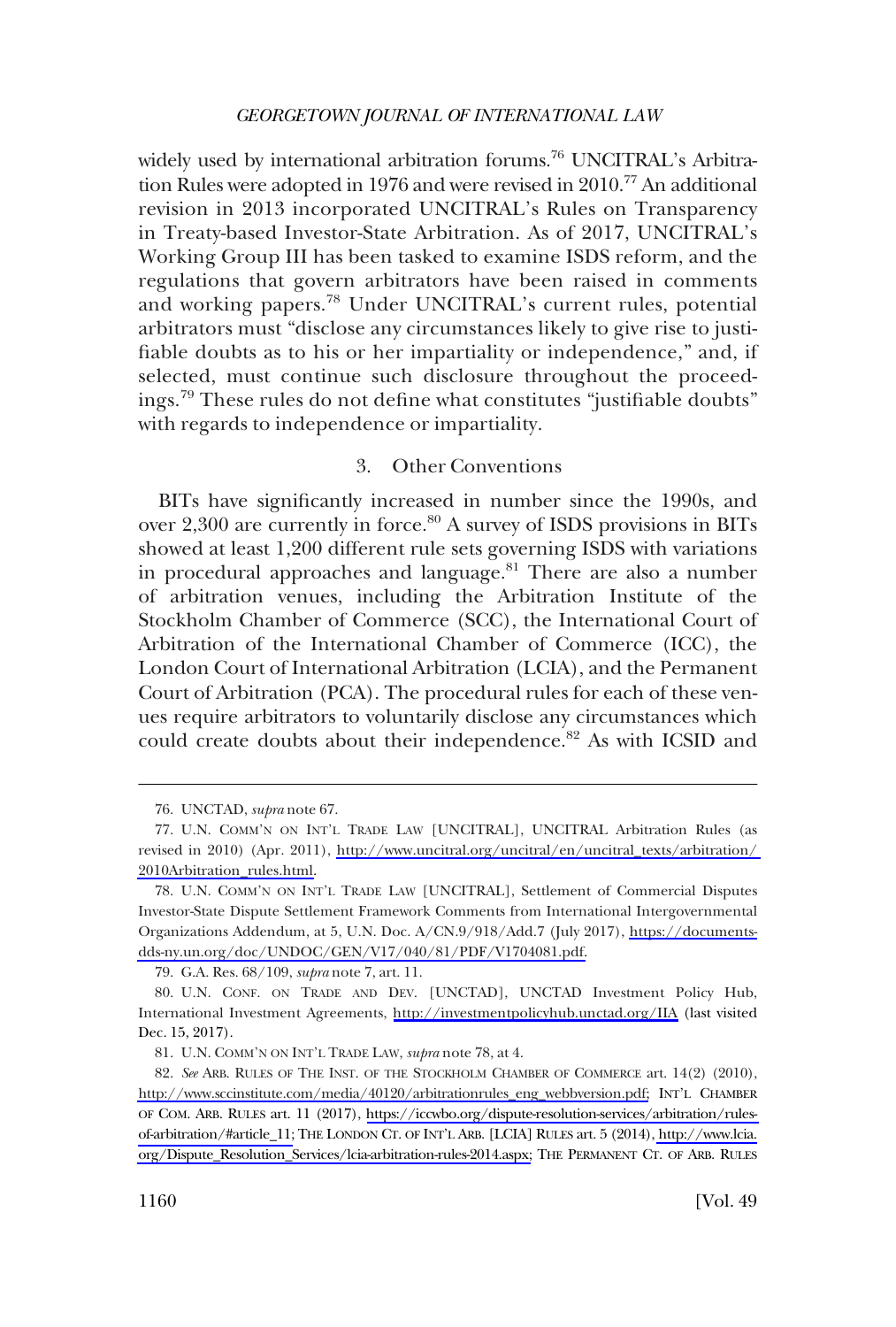<span id="page-18-0"></span>UNCITRAL, the language of these rules is general, does not define such key terms as "independence" and "justifiable doubt," and leaves what should be disclosed (outside of actual conflicts) to the discretion of arbitrators.

## B. *Due Diligence Process*

Legally savvy parties will not take a potential arbitrator's declaration of independence and impartiality at face value and will perform their own due diligence on a candidate. This is important in circumstances in which the arbitration forum appoints arbitrators rather than accepting the disputing parties' nominations, because parties may have no previous knowledge of a forum-appointed arbitrator. Diligence usually includes reviewing an arbitrator's publications and arbitral decisions, interviewing candidates, and "asking around" about their reputation.<sup>83</sup> It may also include a pre-appointment interview during which parties can further confirm a candidate's language skills, employment, qualifications, and overall "fit."84 The pre-appointment interview creates concerns for many arbitrators, because it could lay the grounds for conflict if an interviewing party uses the event as an opportunity to argue its case or make offers. The Charted Institute of Arbitrators has issued ethical guidelines for interviewing prospective arbitrators, but they do not have the force of law or regulation.<sup>85</sup>

Because the disclosure process is voluntary and because many arbitral decisions and challenges remain unpublished (or redacted) due to confidentiality clauses,  $86$  there is uncertainty at the root of the due diligence process. This also means that there is uncertainty in the process for challenging arbitrators, because unless a proceeding explicitly adopts ethical guidelines, there is no clear line as to what constitutes a substantive conflict. Although only about 5% of appointments in ICSID proceedings have been challenged as of 2014, there is a sharp upward trend from the 2000s not completely explained by a general increase in

art. 11 (2012), [https://pca-cpa.org/wp-content/uploads/sites/175/2015/11/PCA-Arbitration-Rules-](https://pca-cpa.org/wp-content/uploads/sites/175/2015/11/PCA-Arbitration-Rules-2012.pdf)[2012.pdf.](https://pca-cpa.org/wp-content/uploads/sites/175/2015/11/PCA-Arbitration-Rules-2012.pdf)

<sup>83.</sup> *Selection of party-nominated arbitrators*, PRAC. L. ARB., Practice Note 3-203-6680.

<sup>84.</sup> *Id*.

*Id*.; *see generally* CHARTERED INST. OF ARB., *Interviews for Perspective Arbitrators* (2015), 85. [http://www.ciarb.org/docs/default-source/ciarbdocuments/guidance-and-ethics/practice](http://www.ciarb.org/docs/default-source/ciarbdocuments/guidance-and-ethics/practice-guidelines-protocols-and-rules/international-arbitration-guidelines-2015/guideline-on-interviews-for-prospective-arbitrators.pdf)[guidelines-protocols-and-rules/international-arbitration-guidelines-2015/guideline-on-interviews](http://www.ciarb.org/docs/default-source/ciarbdocuments/guidance-and-ethics/practice-guidelines-protocols-and-rules/international-arbitration-guidelines-2015/guideline-on-interviews-for-prospective-arbitrators.pdf)[for-prospective-arbitrators.pdf.](http://www.ciarb.org/docs/default-source/ciarbdocuments/guidance-and-ethics/practice-guidelines-protocols-and-rules/international-arbitration-guidelines-2015/guideline-on-interviews-for-prospective-arbitrators.pdf)

GEO. UNIV. L. CTR. LIBR., *International Commercial Arbitration Research Guide*, [http://guides.](http://guides.ll.georgetown.edu/c.php) 86. [ll.georgetown.edu/c.php](http://guides.ll.georgetown.edu/c.php) (last visited Sept. 25, 2018).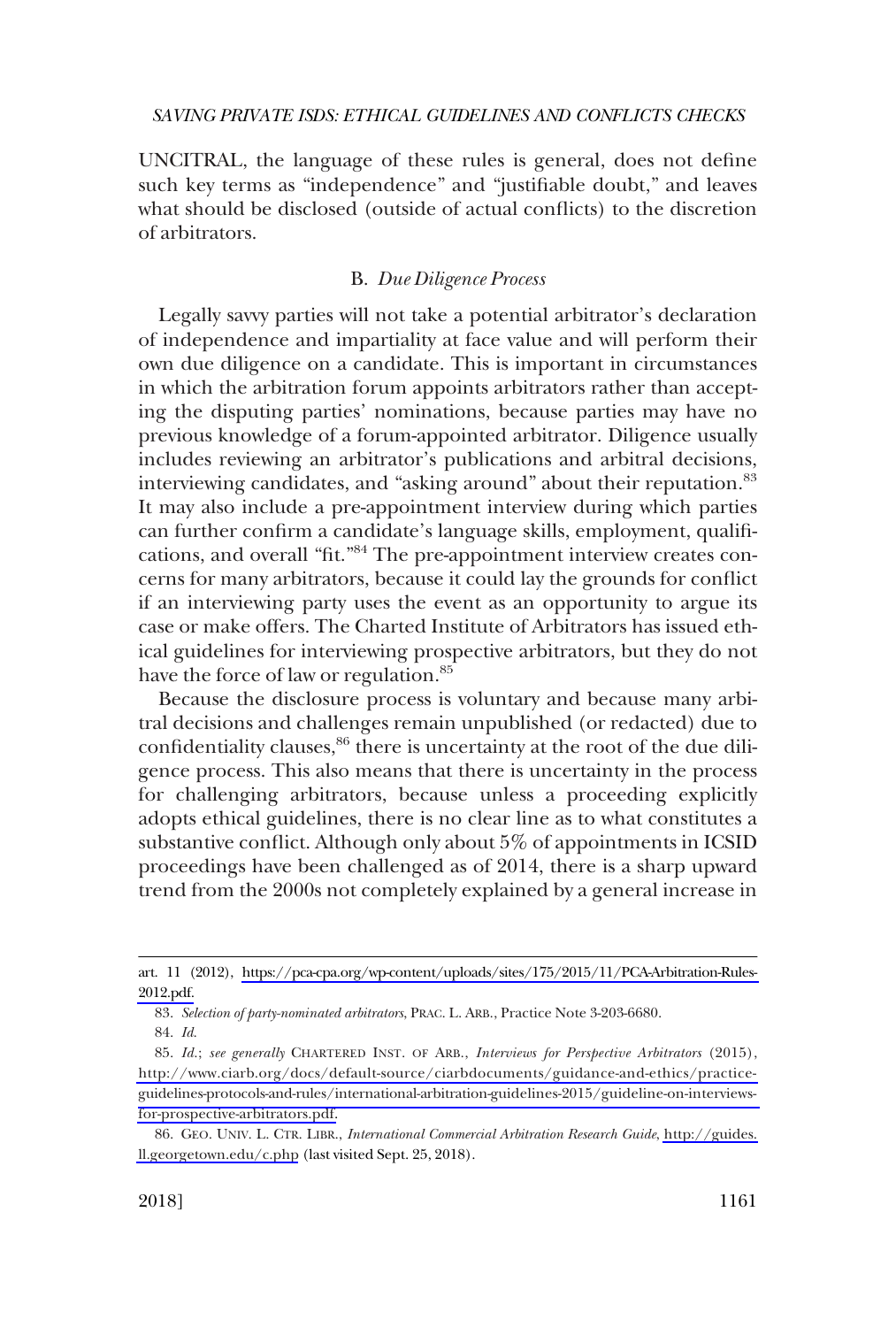<span id="page-19-0"></span>the number of investor-state disputes. $87$  This may indicate that disputing parties increasingly doubt arbitrator independence and/or impartiality, or that parties believe that they can convince courts of that doubt.

## C. *Soft Law Governance and National Courts*

The legal vacuum created by the generality of arbitration rules is partially filled by guidelines issued by professional organizations. It is also filled, in part, by the jurisprudence that national courts have created in their rulings on appeals of arbitration awards. Professional guidelines are soft law instruments that can only induce voluntary adherence, unless a forum binds its arbitrators to the guidelines or if the procedural rules of an arbitration incorporate them by reference. National courts may look to these soft law instruments for guidance, but they often default to domestic law to determine the legitimacy of a challenge to an arbitrator's independence or impartiality.

## 1. Professional Organizations

There is no universal code of conduct or set of ethical rules that governs arbitrators outside of the general command to remain independent and impartial. Counsel and arbitrators are instead governed by the ethical regulations required by their national bar associations, but these may not extend to international arbitration matters.<sup>88</sup> Arbitrators may also look to soft law instruments for guidance on their conduct. For example, the International Bar Association (IBA) has issued specific guidelines for disclosing conflicts.89 Under the guidelines, there is a "traffic light" system which grades conflicts along a range from the nonwaivable "red" (i.e., a situation in which an arbitrator has a significant interest in one of the parties) to non-disclosure "green" (i.e., if an arbitrator has published a general opinion on a situation that happens to arise in the arbitration). $90$  Additionally, the system addresses "orange" conflicts that, depending on the circumstances of a case, may cause parties to doubt an arbitrator's independence or impartiality.<sup>91</sup> The IBA

<sup>87.</sup> Meg Kinnear & Frauke Nitschke, *Disqualification of Arbitrators Under the ICSID Convention and Rules*, *in* CHALLENGES AND RECUSALS OF JUDGES AND ARBITRATORS IN INTERNATIONAL COURTS AND TRIBUNALS, 34, 34-35 (Chiara Giorgetti ed., 2015).

<sup>88.</sup> Rogers, *supra* note 10, at 87-88. Furthermore, national bars may not have the jurisdiction to discipline members who commit ethics violations in international arbitration matters.

<sup>89.</sup> *See generally* INT'L BAR ASS'N, *supra* note 8.

<sup>90.</sup> *Selection of party-nominated arbitrators*, *supra* note 83.

<sup>91.</sup> INT'L BAR ASS'N, *supra* note 8, ¶ 3.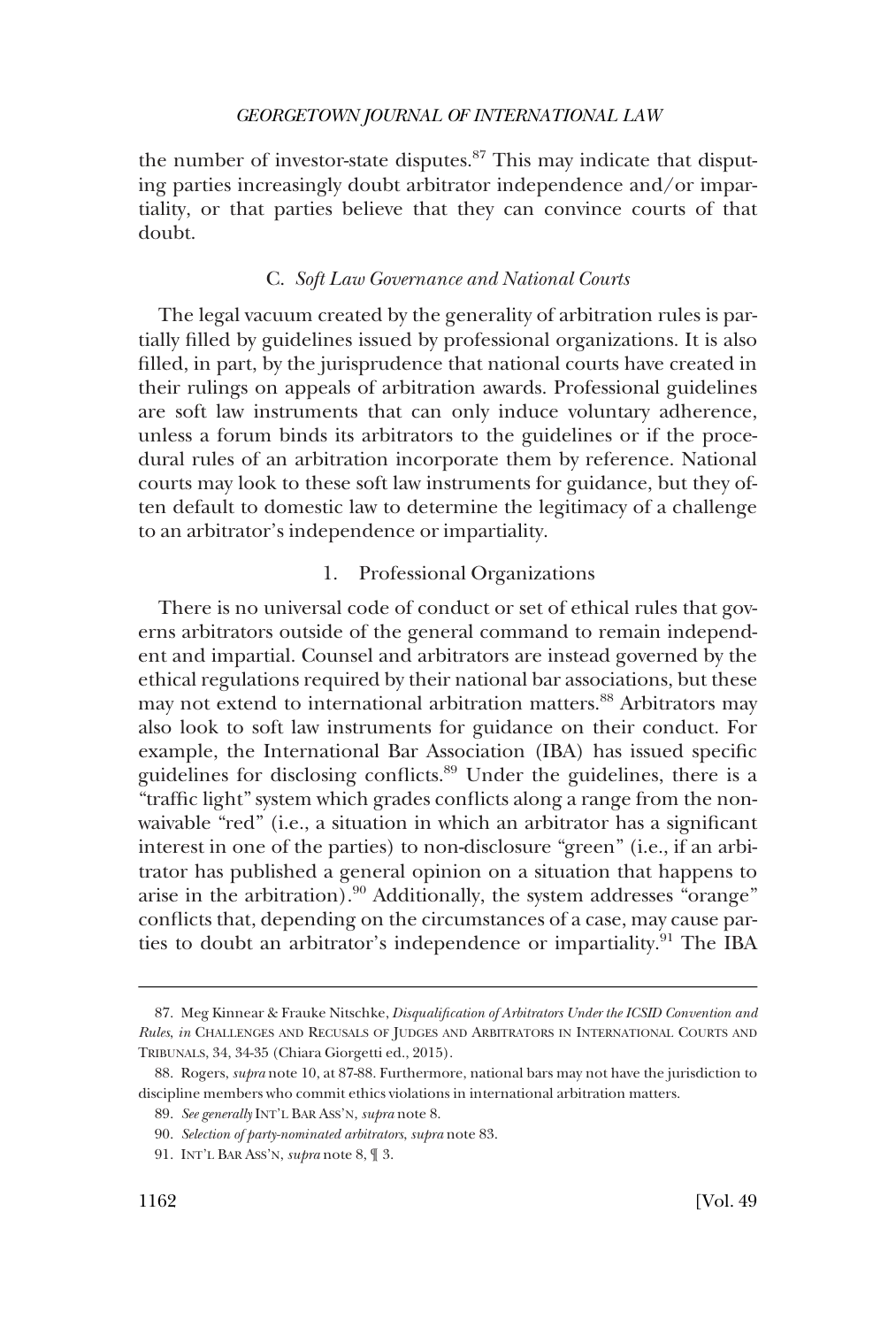has also issued guidelines to counsel on matters such as *ex parte* communications, preparing witnesses, and how tribunals should handle misconduct by counsel.<sup>92</sup>

Although the IBA guidelines on conflicts of interest are soft law instruments that can only induce voluntary adherence, there is a general respect for them in the arbitration community. In a recent survey by the IBA, the guidelines were referenced by 57% of arbitrations in which a conflict of interest arose.<sup>93</sup> In the same survey,  $67\%$  of counsel used the guidelines in appointing arbitrators, and in 69% of the decisions that referenced the guidelines, the decision-maker chose to use them to resolve a conflict of interest issue.<sup>94</sup>

Furthermore, some arbitration forums have granted the guidelines binding effect by incorporating them into the terms of reference at the start of arbitration, or routinely applying them in decisions involving conflicts.95 But the IBA guidelines are not a universal standard, as demonstrated by the 44% of arbitrators who reported that they did not review or rely on the guidelines to report conflicts.<sup>96</sup> There is also evidence that reliance on the guidelines is not evenly distributed and that professionals in North America and the EU consult them significantly more than their counterparts in Eastern Europe and Latin America.<sup>97</sup>

Other examples of soft law instruments include the "guidance notes" issued by the LCIA<sup>98</sup> and the Chartered Institute of Arbitrators guidelines, both of which generally address the need to disclose conflicts without providing a comprehensive outline of the boundaries of disclosure.<sup>99</sup>

<sup>92.</sup> INT'L BAR ASS'N, IBA GUIDELINES ON PARTY REPRESENTATION IN INTERNATIONAL ARBITRATION (May 25, 2013), [https://www.ibanet.org/Publications/publications\\_IBA\\_guides\\_and\\_free\\_materials.](https://www.ibanet.org/Publications/publications_IBA_guides_and_free_materials.aspx)  [aspx.](https://www.ibanet.org/Publications/publications_IBA_guides_and_free_materials.aspx)

<sup>93.</sup> INT'L BAR ASS'N, REPORT ON THE RECEPTION OF THE IBA ARBITRATION SOFT LAW PRODUCTS 31 (Sept. 2016), [https://www.ibanet.org/LPD/Dispute\\_Resolution\\_Section/Arbitration/Projects.aspx.](https://www.ibanet.org/LPD/Dispute_Resolution_Section/Arbitration/Projects.aspx)

<sup>94.</sup> *Id*. at 31.

<sup>95.</sup> *Id*.

<sup>96.</sup> *Id*. at 35.

Elina Mereminskaya, *Results of the Survey on the Use of Soft Law Instruments in International*  97. *Arbitration*, KLUWER ARB. BLOG (June 6, 2014), [http://arbitrationblog.kluwerarbitration.com/](http://arbitrationblog.kluwerarbitration.com/2014/06/06/results-of-the-survey-on-the-use-of-soft-law-instruments-in-international-arbitration)  [2014/06/06/results-of-the-survey-on-the-use-of-soft-law-instruments-in-international-arbitration](http://arbitrationblog.kluwerarbitration.com/2014/06/06/results-of-the-survey-on-the-use-of-soft-law-instruments-in-international-arbitration); INT'L BAR ASS'N, *supra* note 8, at 44.

*See generally* LONDON CT. OF INT'L ARB. [LCIA], *Notes for Arbitrators*, [http://www.lcia.org//](http://www.lcia.org//adr-services/lcia-notes-for-arbitrators.aspx) 98. [adr-services/lcia-notes-for-arbitrators.aspx](http://www.lcia.org//adr-services/lcia-notes-for-arbitrators.aspx) (last visited Dec. 10, 2017); LONDON CT. OF INT'L ARB. [LCIA], *Notes for Parties*,<http://www.lcia.org//adr-services/lcia-notes-for-parties.aspx>(last visited Dec. 10, 2017).

<sup>99.</sup> CHARTERED INST. OF ARB., *supra* note 85, at art. 1.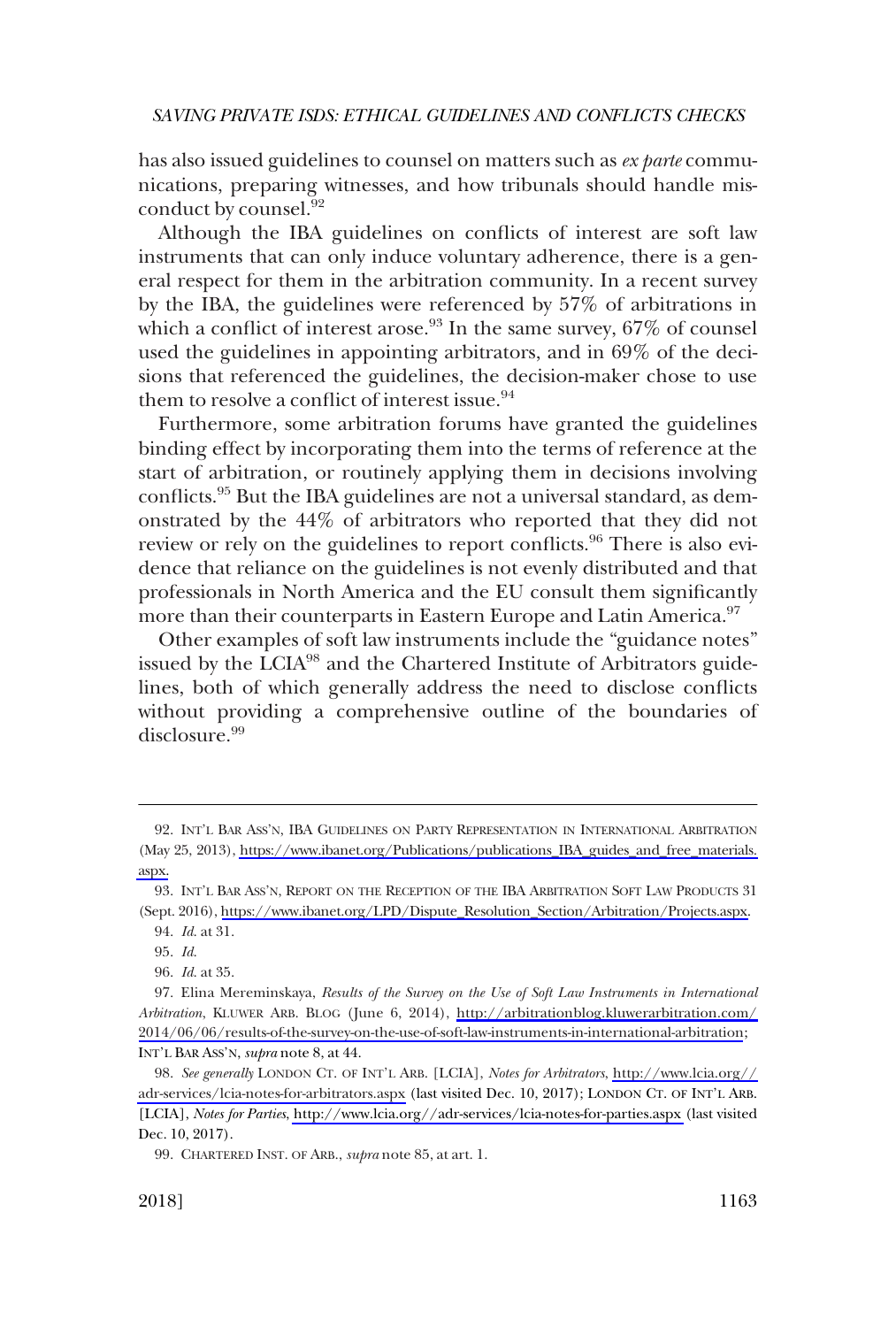## 2. National Courts

<span id="page-21-0"></span>The New York Convention on the Recognition and Enforcement of Foreign Arbitral Awards permits an appeal to a national court to set aside an arbitral award.100 The grounds for appeal are narrow and allow parties to plead on the basis that "the composition of the arbitral authority or the arbitral procedure was not in accordance with the agreement of the parties.<sup>"101</sup> This includes challenges to arbitrators, because ethical concerns, like conflicts of interest, touch upon the composition of an arbitral authority.<sup>102</sup>

National courts have formulated jurisprudence on the interpretation of arbitral rules and the obligations they create for arbitrators, particularly the duty to disclose conflicts.<sup>103</sup> Although courts do look to soft law for guidance as to what constitutes a conflict, they may defer to their domestic law tests. In other cases, courts take a hybrid approach and use soft law and domestic law to examine the facts in hopes of achieving a balanced result. The lack of uniform jurisprudence leads to less predictability for arbitrators and disputing parties.<sup>104</sup> Although the jurisprudence of national courts is growing in sophistication, there may still be scenarios in which arbitrators find themselves conflicted in one country or forum and completely devoid of conflict in another.

## V. THE ONLY WAY IS ETHICS<sup>105</sup> (AND MANDATORY CONFLICTS CHECKS)

## A. *Universal, Hardened Ethics Code*

Arbitral conventions like ICSID and UNCITRAL should adopt a comprehensive, universal standard for independence and impartiality. The soft law instruments that have acted as guidance must be hardened into regulations that govern and discipline arbitrator conduct. The regulations concerned with conflict must differentiate between whether matters fall under mandatory or voluntary disclosure (similar to the "traffic light" of the IBA guidelines). They should be formulated on a

<sup>100.</sup> Convention on the Recognition and Enforcement of Foreign Arbitral Awards art. I, V, June 10, 1958, 21 U.S.T. 2517, 330 U.N.T.S. 3 [hereinafter New York Convention].

<sup>101.</sup> *Id*. art. V.

<sup>102.</sup> Carrie Menkel-Meadow, *Ethical Ordering in Transnational Legal Practice? A Review of Catherine A. Rogers's* Ethics in International Arbitration, 29 GEO. J. LEGAL ETHICS 207, 219 (2016).

<sup>103.</sup> U.N. COMM'N ON INT'L TRADE LAW, Note by the Secretariat on the Possible Future Work in the Field of Dispute Settlement: Ethics in International Arbitration, U.N. Doc. A/CN.9/916, at 4-5 (2017).

<sup>104.</sup> Rogers, *supra* note 10, at 86.

*The Only Way Is Ethics*, LEXISNEXIS BLOG (Oct. 2, 2014), [http://blogs.lexisnexis.co.uk/dr/](http://blogs.lexisnexis.co.uk/dr/the-only-way-is-ethics)  105. [the-only-way-is-ethics.](http://blogs.lexisnexis.co.uk/dr/the-only-way-is-ethics)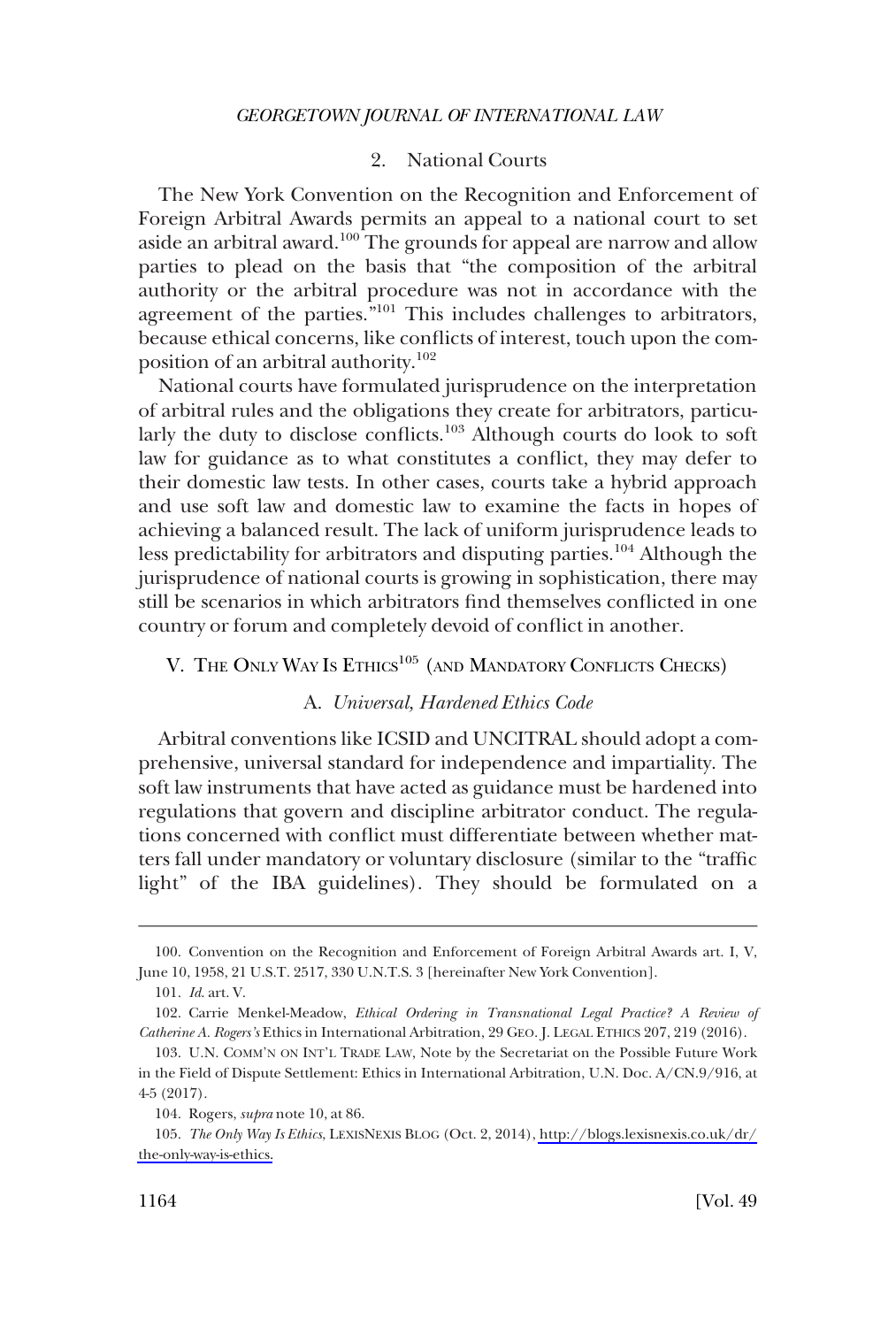<span id="page-22-0"></span>consensus basis and should take note of how national courts have responded to arbitral challenges.

For example, the IBA does not consider the statement of legal opinions in public lectures or published writings to be an objective conflict of interest.<sup>106</sup> National courts have generally agreed (with one exception),<sup>107</sup> but in *Canfor*, there was sufficient pressure to cause an arbitrator to resign over his past remarks.<sup>108</sup> If future regulations permit arbitrators to publicly speak or write about issues and serve on tribunals concerning those issues, they must offer a rationale for this permission to reduce inconsistency and give arbitrators more guidance on the gray areas of public speech.

## 1. From Soft Law to Hard Regulation

As previously discussed, there is strong, but unevenly distributed, support for the IBA Guidelines on Conflicts of Interest. This suggests that arbitrators are willing to be governed by guidelines, but that the promulgation of these guidelines would be more effective if they were hardened from soft law to regulation.

One way to harden guidelines into regulations is for arbitration forums and conventions to explicitly adopt them as part of procedural rules. This will not only give the guidelines binding effect, but it will also provide national courts with legal standards formed by the arbitration community to replace the current process of interpreting arbitration matters through the lens of national law and viewing soft law guidelines as merely advisory. The guidelines can also be accompanied by commentaries from the drafting committee to clarify gray areas and add to the weight of their regulatory power.

To reinforce the regulatory power of the guidelines, arbitrators should be required to pass an examination on the code and take regular classes to update themselves on the latest regulatory developments. Lawyers in the United States and other jurisdictions are required to pass ethics tests and complete continuing education courses to remain in good standing with their bar associations. Certification is not unprecedented in the field of international dispute settlement. Both the Centre for Effective Dispute Resolution (CEDR) and the International

<sup>106.</sup> INT'L BAR ASS'N, *supra* note 8, ¶ 4.1.1.

<sup>107.</sup> INT'L COUNCIL FOR COMMERCIAL ARB., REPORT OF THE ASIL-ICCA JOINT TASK FORCE ON ISSUE CONFLICTS IN INVESTOR-STATE ARBITRATION ¶ 108-09 (Mar. 17, 2016), [http://www.](http://www.arbitration-icca.org/media/6/81372711507986/asil-icca_report_final_5_april_final_for_ridderprint.pdf)  [arbitration-icca.org/media/6/81372711507986/asil-](http://www.arbitration-icca.org/media/6/81372711507986/asil-icca_report_final_5_april_final_for_ridderprint.pdf)

[icca\\_report\\_final\\_5\\_april\\_final\\_for\\_ridderprint.pdf.](http://www.arbitration-icca.org/media/6/81372711507986/asil-icca_report_final_5_april_final_for_ridderprint.pdf)

<sup>108.</sup> Levine, *supra* note 17.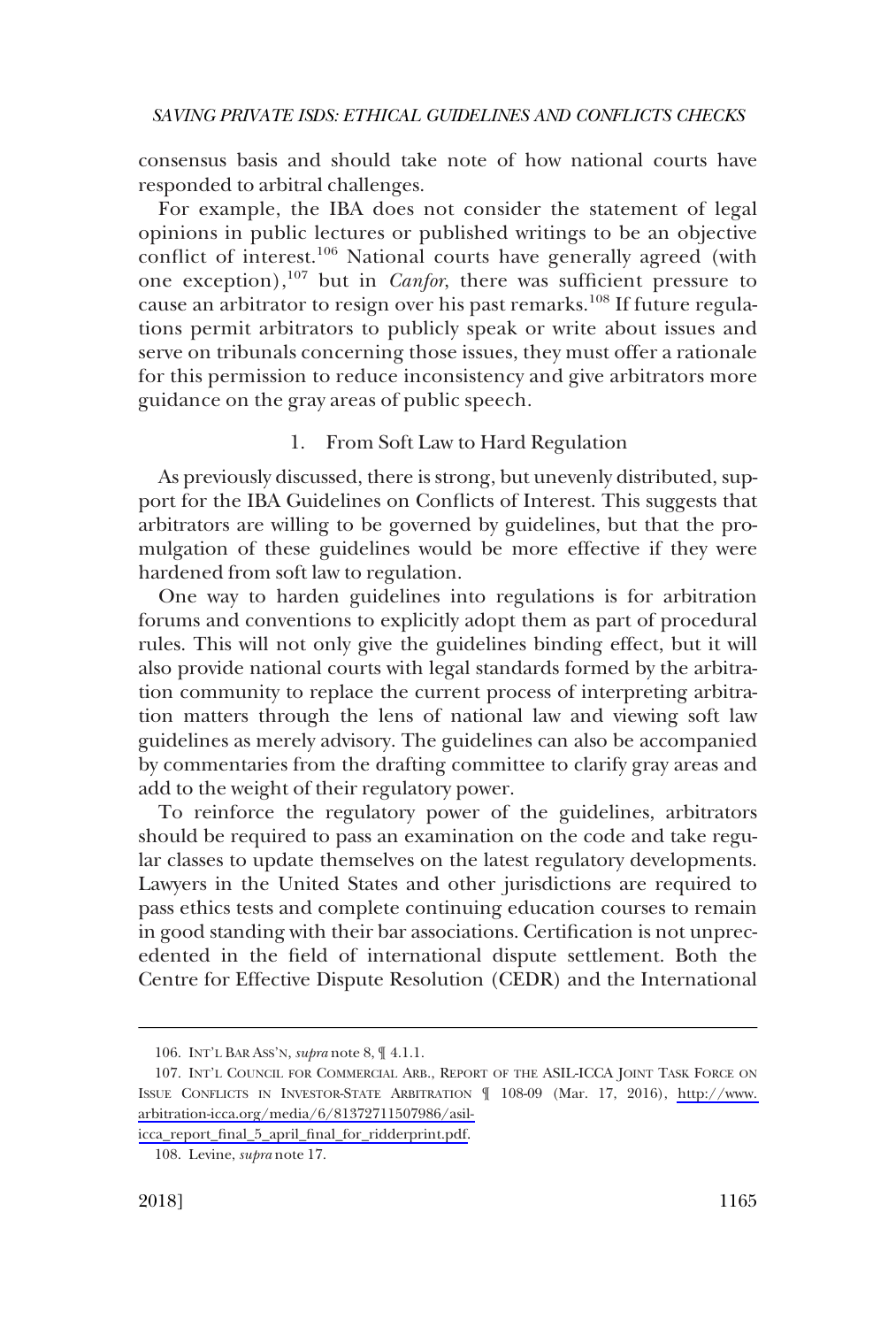Mediation Institute (IMI) offer training courses in mediation.<sup>109</sup> The IMI takes the process a step further with its Qualifying Assessment Program, which requires mediators to meet the standards of the IMI's Independent Standards Committee to qualify as an IMI Certified Mediator.<sup>110</sup> The Chartered Institute of Arbitrators (CIArb) offers, among other things, a diploma in international arbitration.<sup>111</sup>

This Note does not propose that arbitrators should be required to pass a full certification course, but rather proposes that arbitrators must pass an exam in an ethics code to be eligible for appointment.<sup>112</sup> The benefit of mandatory certification is that it reinforces uniform ethical standards that will increase the efficiency of the process by reducing the potential for challenges to arbitrators. Another benefit is that exams and certifications are a means of reminding the community of the importance of ethics and the serious repercussions that can result from a violation.

There are arguments for an "opt-in," rather than mandatory, certification model. Homogeneity is one of the factors that degrades independence and impartiality among arbitrators, and mandatory certification could foreclose efforts to widen the pool of arbitrators and improve demographics.<sup>113</sup> But it is unlikely that a single exam that can be prepared for either through self-study or a short course, and taken for a reasonable administrative fee, will severely foreclose the entry of new arbitrators.

A final way to harden guidelines into regulations is to define penalties for regulatory violations. The current penalty for an arbitrator who is challenged for an undisclosed conflict of interest in ISDS is removal from a tribunal panel and perhaps some loss of reputation. Reputation is important to arbitrators because it determines whether they will be selected to serve on future arbitral panels, and arbitration forums may

<sup>109.</sup> Georgios Dimitropoulos, Constructing the Independence of International Investment Arbitrators: Past, Present and Future, 36 NW. J. INT'L L. & BUS. 371, 429 (2016).

<sup>110.</sup> *Id*. at 430.

*Core Curriculum for the Diploma in International Commercial Arbitration*, CHARTERED INST. OF 111. ARB., at 6, [http://www.ciarb.org/docs/default-source/ciarbdocuments/trainingdevelopment/](http://www.ciarb.org/docs/default-source/ciarbdocuments/trainingdevelopment/course-information/curriculums/core-curriculum-for-the-diploma-in-international-commercial-arbitration.pdf) [course-information/curriculums/core-curriculum-for-the-diploma-in-international-commercial](http://www.ciarb.org/docs/default-source/ciarbdocuments/trainingdevelopment/course-information/curriculums/core-curriculum-for-the-diploma-in-international-commercial-arbitration.pdf)[arbitration.pdf](http://www.ciarb.org/docs/default-source/ciarbdocuments/trainingdevelopment/course-information/curriculums/core-curriculum-for-the-diploma-in-international-commercial-arbitration.pdf) (last visited Dec. 15, 2017).

<sup>112.</sup> If arbitration forums choose to adopt a universal ethical code, they can choose to have the exam administered by a third-party certifier, or agree to grant reciprocity to arbitrators that have passed an exam administered by another forum.

<sup>113.</sup> Dimitropoulos, *supra* note 109, at 431.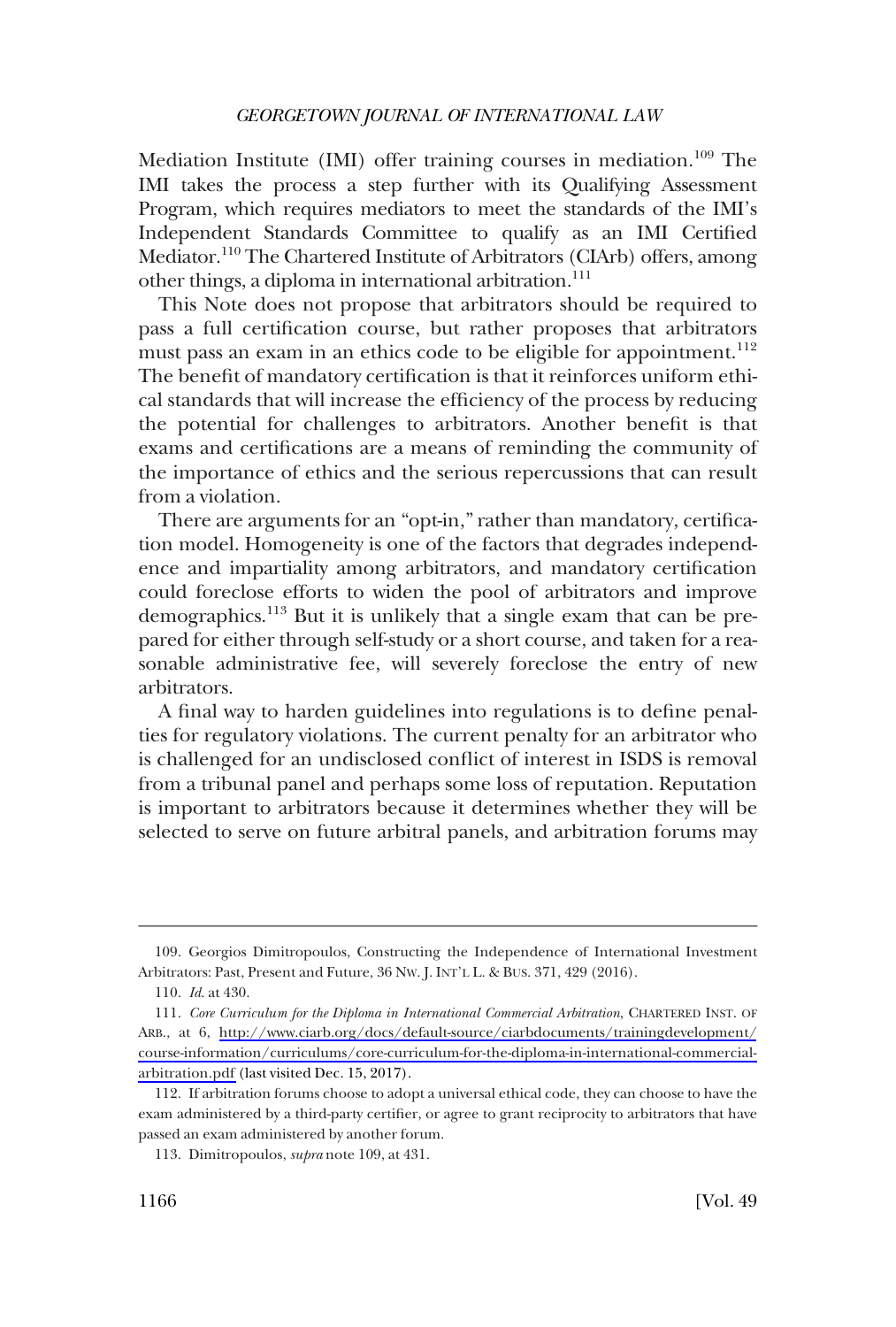<span id="page-24-0"></span>accord themselves the power to sanction arbitrators. But these sanctions are not publicized, and there is no transparent process in place to discipline arbitrators who continue to disregard their duties. The selfregulatory nature of the arbitration community presumes that word-ofmouth and other informal measures will eventually remove such an individual from consideration for future panels. This does not fit into reforms that are aimed at increasing transparency. For ethical guidelines to become effective regulations, they must be accompanied by a disciplinary mechanism that will shift the burden of care toward the arbitrators who financially benefit from participating in matters.

#### B. *Mandatory, Centralized Conflicts Check System*

Arbitration forums should establish a centralized system to gather relevant information on arbitrators and test for conflicts upon their nomination. Other scholars have proposed "automatic conflicts checks."114 This Note proposes an expansion of this strategy. The conflicts check would entail a procedure like that used by many law firms to avoid assigning conflicted attorneys to client matters. A potential arbitrator, under mandatory disclosure required by official ethics codes, would list, for example, all legal matters in which he or she had been involved, positions in which he or she has or is currently serving, financial history, and investments. Arbitration forums would also contribute relevant information from cases to the system, including the names of disputing parties, third-party funders, and law firms. Forums could even require disputing parties to add information to the system deemed relevant to the conflicts process, such as the names of the disputing parties' subsidiaries or parent companies.

Disputing parties often prefer that arbitral proceedings remain confidential. Parties and arbitration forums may be reluctant to input potentially confidential information into a conflicts system––they may in fact be legally prevented from this action. A partial solution to preserve confidentiality is to "silo off" the conflicts check system from the rest of a given arbitration forum's operations and limit access to the information. The forum employees who interact with the information should be placed under strict non-disclosure agreements. Disputing parties will receive comprehensive reports from the system that disclose as much information as permitted. For conflicts that must remain confidential, but that the system deems relevant, the report should indicate

<sup>114.</sup> Trusz, *supra* note 34, at 113; *see also* ROGERS, *supra* note 10, at 340-42 (proposing a selfregulatory model to assess arbitrators using a comprehensive feedback system).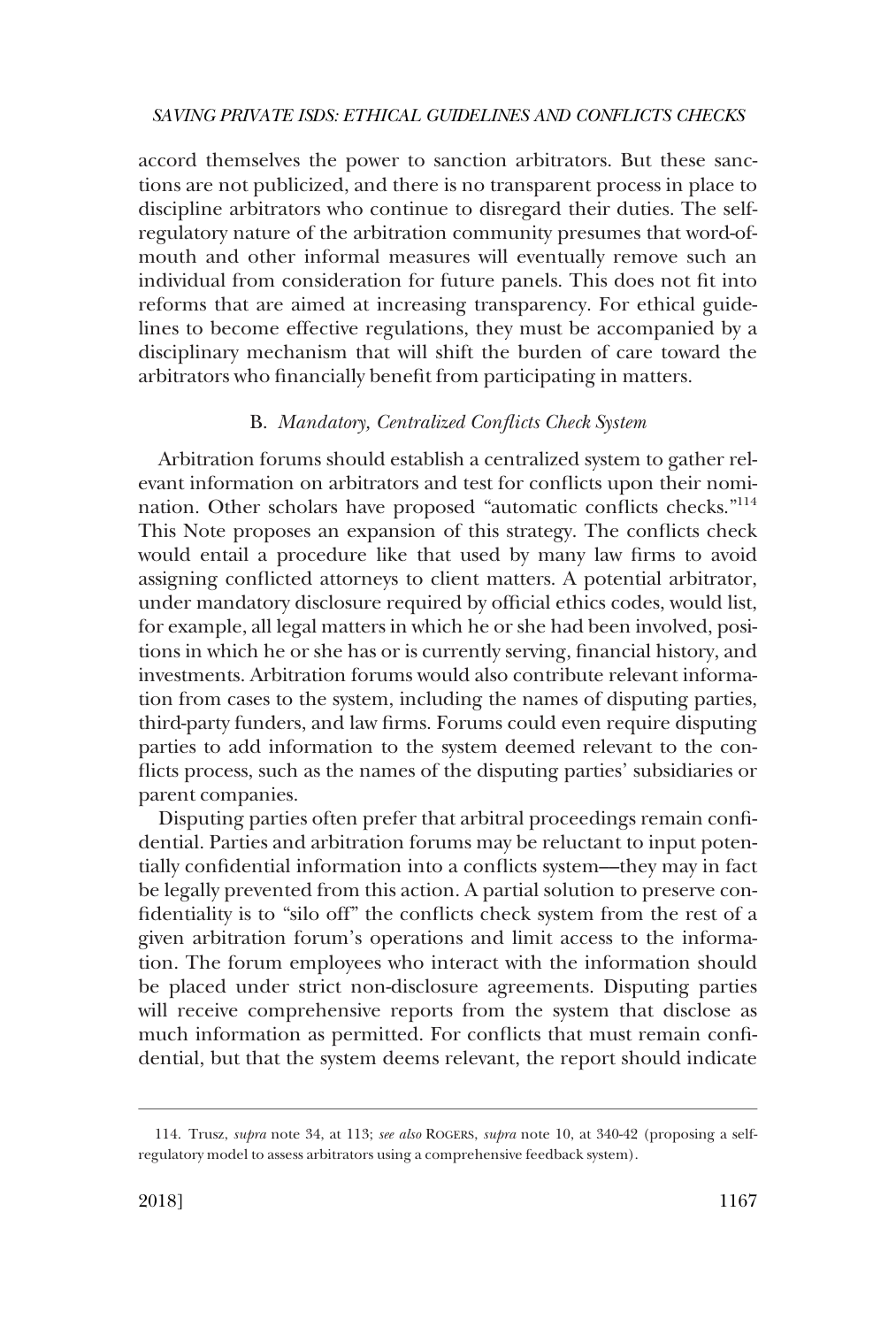that a confidential conflict exists and provide a "grade" to indicate the severity of the conflict (similar to the "traffic lights" used by the IBA guidelines).

Although this will create additional procedures before a dispute can begin, the benefit is that it offers disputing parties a streamlined mechanism for due diligence and challenges will be easier to dismiss because parties will have been duly forewarned.

Another concern that arises is that this system will require arbitral venues to share information and best practices to refine the conflicts check model. Information-sharing may present a risk to the commercial interests of venues because they compete for clients. However, law firms routinely accomplish this kind of confidential information sharing to avoid conflict, so best practices on this already exist. Furthermore, information sharing is under discussion as a necessary element in avoiding concurrent proceedings on the same issue and consolidating issues for the sake of efficiency.<sup>115</sup>

Currently, there are two tools available for due diligence on arbitrators, the Global Arbitration Review's Arbitrator Research Tool (ART) and the Arbitrator Intelligence Questionnaire  $(AIQ).^{116}$  ART is a service available to those who subscribe to the Global Arbitration Review (GAR) and is an amalgamation of research from another of GAR's publications and information supplied by arbitrators.<sup>117</sup> It claims to identify the "foremost legal practitioners in business law based upon comprehensive, independent research."118 The tool does not offer reviews of arbitrator performance, specific information about individual cases, or whether individual arbitrators have worked together.<sup>119</sup>

The AIQ's mission statement is "to promote fairness, transparency, accountability and diversity in arbitrator appointments."120 The voluntary questionnaire gathers data on individual arbitrations from all involved parties, lawyers, and third-party funders.<sup>121</sup> Arbitration forums

<sup>115.</sup> U.N. COMM'N ON INT'L TRADE LAW, *Possible Future Work in the Field of Dispute Settlement: Concurrent Proceedings in International Arbitration*, U.N. Doc. A/CN.9/915, at 6-8 (2017).

*Arbitration Research Tool*, GLOBAL ARB. REV., [http://globalarbitrationreview.com/](http://globalarbitrationreview.com/arbitrator-research-tool)  116. [arbitrator-research-tool](http://globalarbitrationreview.com/arbitrator-research-tool) (last visited Dec. 1, 2017); *Frequently Asked Questions*, ARB. INTELLIGENCE, <http://www.arbitratorintelligence.org/aiq-frequently-asked-questions/#q1>(last visited Dec. 1, 2017).

WHO'S WHO LEGAL,<http://whoswholegal.com> (last visited Dec. 1, 2017). 117.

<sup>118.</sup> *Id*.

*GAR's ART Goes Live!*, GLOBAL ARB. REV. (Mar. 30, 2017), [http://globalarbitrationreview.](http://globalarbitrationreview.com/article/1138706/gar%E2%80%99s-art-goes-live)  119. [com/article/1138706/gar%E2%80%99s-art-goes-live](http://globalarbitrationreview.com/article/1138706/gar%E2%80%99s-art-goes-live).

<sup>120.</sup> ARB. INTELLIGENCE , *supra* note 116.

<sup>121.</sup> *Id*.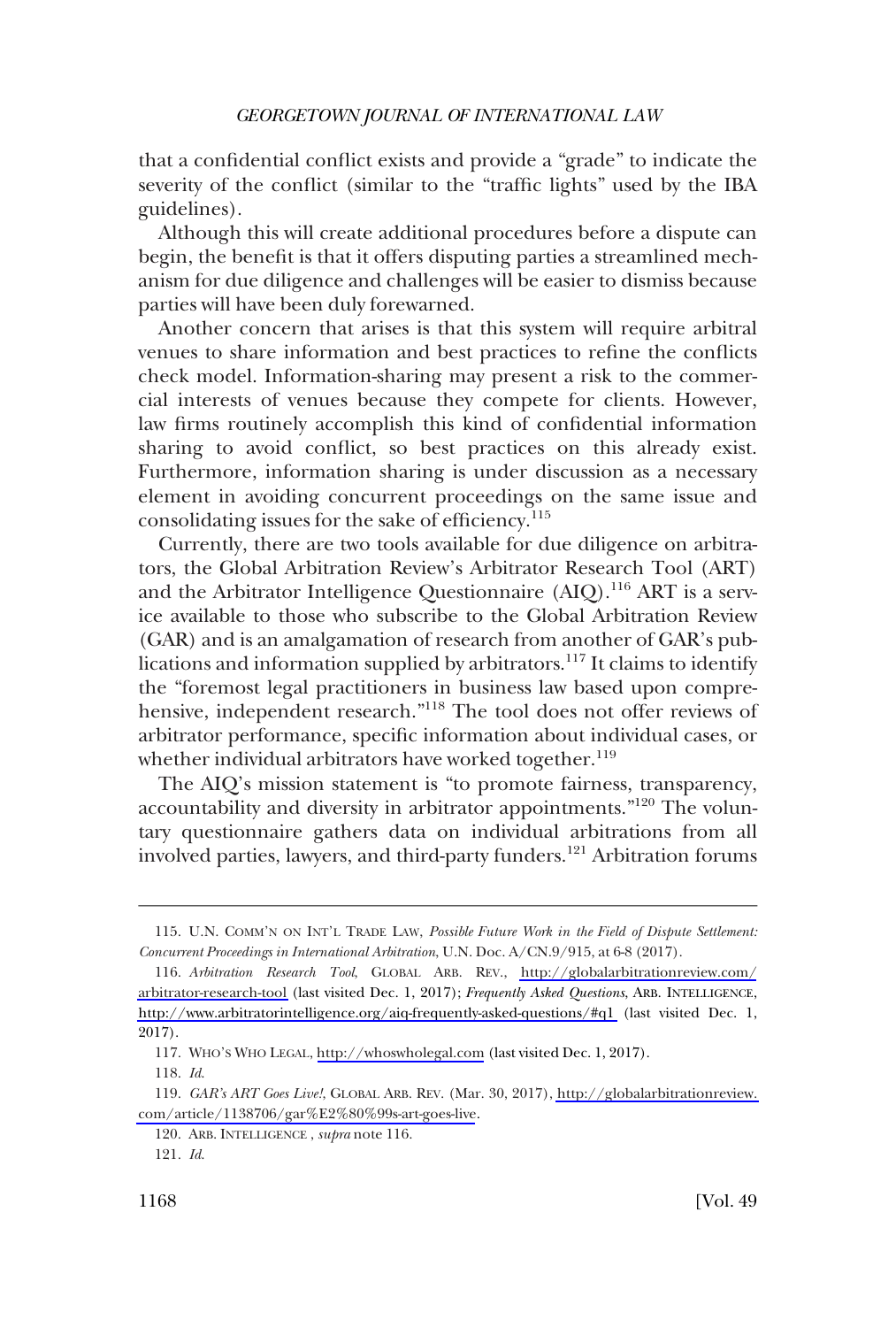<span id="page-26-0"></span>can gain access to the data by agreeing to forward the questionnaire to relevant parties at the end of arbitrations. The questionnaire preserves confidentiality by avoiding identifying information.<sup>122</sup>

Ultimately these tools can provide some insight on best practices for gathering information about conflicts, and they suggest that there is interest in a system that will streamline due diligence and accurately assess conflicts. However, tools based on information gathered on a voluntary basis can never be as complete as a mandatory disclosure regime. The next logical step for arbitration venues is to establish an effective clearance system based on mandatory disclosure and universal standards of independence and impartiality with a hardened code of ethical regulations to define the scope of these standards.

## C. *The Positives of Reform*

There are positive incentives for implementing a code of ethics and an effective conflicts process. The costs of ISDS are substantial, and in a typical case, legal counsel and experts represent about  $82\%$  of costs.<sup>123</sup> Due diligence makes up a portion of these costs. In the dispute that led to *Cofely*, the claimant had hired the respondent as a "claims consultant" and paid over \$1.5 million for assistance with preparing their claim and selecting an arbitrator.<sup>124</sup> By implementing a conflicts system, arbitral forums can lower the time and costs associated with due diligence and restore some faith in the advantages of arbitration over litigation. Costs are also likely to be reduced as the potential for litigation over arbitrator challenges is reduced.

Lowering costs is particularly important to both sides in a dispute. Investors will only pursue claims if they believe that they have a reasonable chance of receiving an award that will cover both their legal costs and a satisfactory amount of their estimated or actual losses. States are leery of overspending public funds on lengthy litigations, especially because they are unlikely to recover costs from a losing claimant.<sup>125</sup> Arbitral forums may even assuage states' concerns over ISDS by implementing a sliding scale for the costs of a conflicts check system to introduce some equity to the process for states with less wealthy economies.

<sup>122.</sup> *Id*.

<sup>123.</sup> EUROPEAN COMM'N, INVESTOR-TO-STATE DISPUTE SETTLEMENT (ISDS) SOME FACTS AND FIGURES 9 (Mar. 12, 2015), [http://trade.ec.europa.eu/doclib/docs/2015/january/tradoc\\_153046.](http://trade.ec.europa.eu/doclib/docs/2015/january/tradoc_153046.pdf)  [pdf.](http://trade.ec.europa.eu/doclib/docs/2015/january/tradoc_153046.pdf)

<sup>124.</sup> Cofely Ltd. v. Bingham [2016] EWHC (Comm) 240 [8] (UK).

<sup>125.</sup> U.N. COMM'N ON INT'L TRADE LAW, *supra* note 78, at 6-7.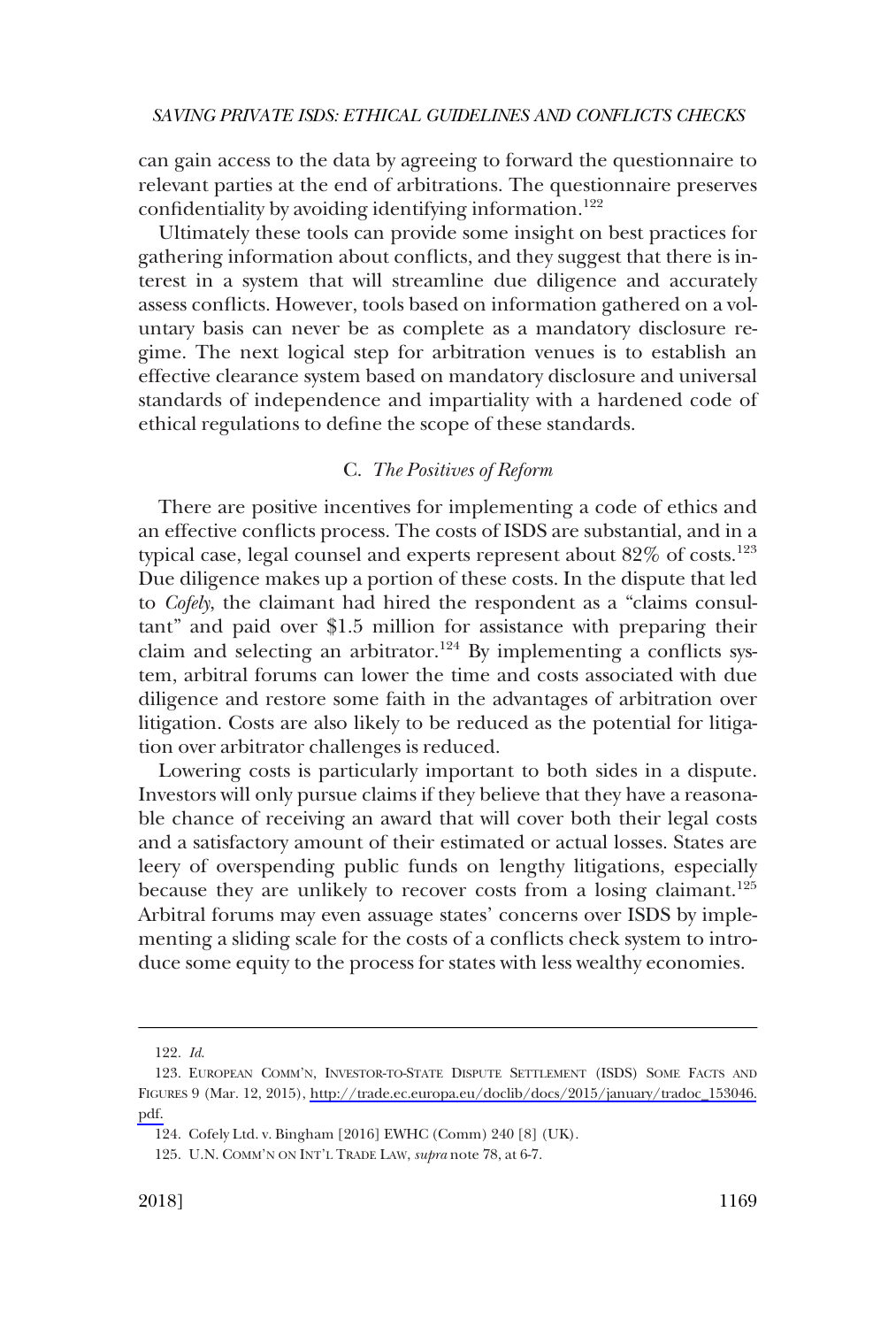<span id="page-27-0"></span>In addition to reducing costs, a conflicts check system reduces information asymmetry. The primary methods to obtain information about prospective arbitrators are personal inquiries and subsequent research, which advantage well-financed parties and legally sophisticated insiders.126 Less wealthy states that cannot afford top counsel or states that have less experience with arbitration are disadvantaged from the start of an arbitration.<sup>127</sup> This has likely contributed to the increasing mistrust of ISDS by less wealthy states.

Another advantage of the reforms proposed by this Note is that they provide a means of gathering data and diagnosing other problems in ISDS to create targeted and effective solutions. The obscurity of the arbitration process means that there is also no hard data to contradict negative public perceptions and the bombastic statements of national governments. An ethics code provides a diagnostic test for arbitration officials and scholars to assess the health of the system by defining the boundaries of independence and impartiality. A conflicts system provides data to evaluate these boundaries and indicate where further reforms should be made. For example, a conflicts system can aid efforts to improve arbitrator demographics, because parties will no longer need to rely on arbitrators with whom they are familiar to reduce the costs of due diligence. The conflicts system may also break up the "repeat players" club if reformers determine that certain types of issue conflicts or multiple role/double hat scenarios cross ethical boundaries.

Finally, a conflicts system can raise the bar for arbitrator challenges, which will reduce the work of national courts. In challenges that meet the bar to be heard by courts, ethics regulations are likely to move the court's lens of interpretation from national law to standards produced by the consensus of the arbitration community.

## D. *Caveats and Concerns*

## 1. Legal Pluralism

One of the concerns arising from enforcing an ethics code and a universal standard of independence and impartiality is the pluralistic nature of legal systems. For example, in the United States, it is not only legal for lawyers to coach witnesses' testimony, it is expected, and a client might have grounds to sue his or her lawyer if it is discovered that

<sup>126.</sup> ROGERS, *supra* note 10, at 338.

<sup>127.</sup> *Id*.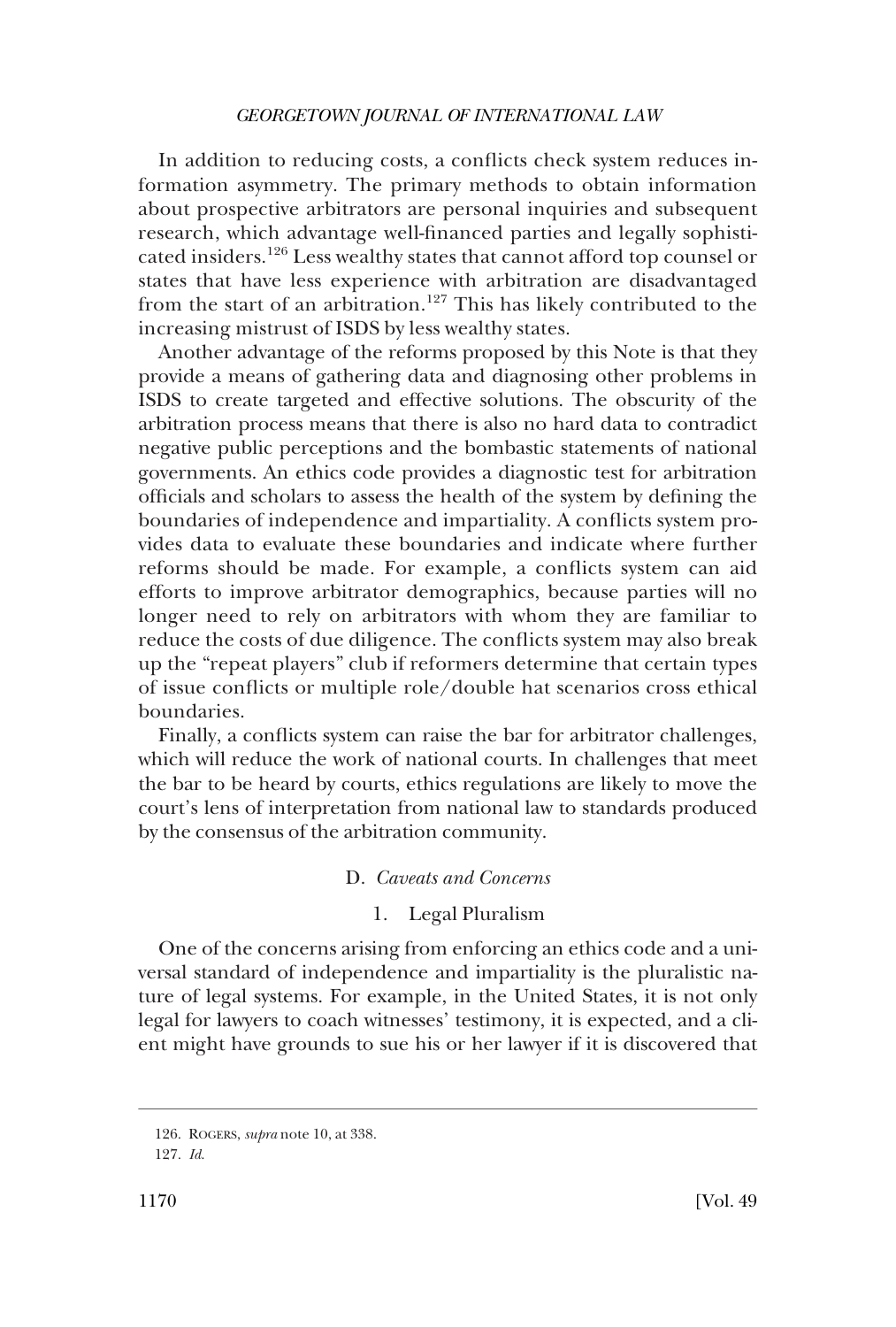<span id="page-28-0"></span>counsel failed to prepare witnesses for trial.<sup>128</sup> In England, a barrister "must not rehearse, practise or coach a witness in relation to his evidence."129 In investment arbitration, should the code of ethics defer to England's stricter standard or the more relaxed standard of the United States? Strict standards create confidence in the integrity of a process, but they also increase the potential for violations and challenges based on alleged violations, decreasing the efficiency of the process. Relaxed standards have the opposite effects and raise the additional concern voiced by some scholars that international arbitration has taken too many of its characteristics from American litigation.

The counterargument to this is that international arbitration is a legal system in its own right and has both the capability and duty to regulate itself through consensus-based standards. International arbitration is well-suited to consensus-based standards because its very foundation is consensus: participants agree to arbitration via commercial and investment agreements, and the legitimacy of arbitration as a dispute resolution system is bolstered by those contracts and by public law treaties.<sup>130</sup> This is not a perfect solution, because even in a consensus-based model, certain legal traditions will dominate. But national governments can alleviate some of this dominance by participating in ISDS reform. Governments may also attach standards of conduct and best practices to investment treaties. Arbitral tribunals will be obligated to take these standards and best practices into account during proceedings. Of course, if these standards and practices prove to be too restrictive, arbitration may fall out of favor as a dispute settlement mechanism, but this will either result in efforts to save arbitration or a consensus that its time is past.

## 2. Confidentiality of Arbitral Proceedings

Another concern that arises from the solutions proposed by this Note is that a conflicts check system infringes upon the confidentiality of arbitral proceedings. From the "black box" process used by some

<sup>128.</sup> Fred Moss, *The Ethics of Witness Preparation: A Peek Inside the Woodshed https://www.* [americanbar.org/.../session3\\_witness\\_prep\\_aba\\_version\\_4\\_14.ppt](https://www.americanbar.org/.../session3_witness_prep_aba_version_4_14.ppt) (last visited Oct. 1, 2018) ("A lawyer has an 'ethical duty to prepare a witness.'" (quoting In re Stratosphere Corp. Sec. Litig., 182 F.R.D. 614, 621 (D. Nev. 1998))); Brad Rudin & Betsy Hutchings, *England & U.S.: Contrasts in Witness Preparation Rules*, N.Y. LEGAL ETHICS REP. (Mar. 2006), [http://www.newyorklegalethics.](http://www.newyorklegalethics.com/england-u-s-contrasts-in-witness-preparation-rules)  [com/england-u-s-contrasts-in-witness-preparation-rules.](http://www.newyorklegalethics.com/england-u-s-contrasts-in-witness-preparation-rules)

*Part VII - Conduct of Work by Practising Barristers*, BAR STANDARDS BOARD, [https://www.](https://www.barstandardsboard.org.uk/regulatory-requirements/the-old-code-of-conduct/the-old-code-of-conduct/part-vii-conduct-of-work-by-practising-barristers)  129. [barstandardsboard.org.uk/regulatory-requirements/the-old-code-of-conduct/the-old-code-of](https://www.barstandardsboard.org.uk/regulatory-requirements/the-old-code-of-conduct/the-old-code-of-conduct/part-vii-conduct-of-work-by-practising-barristers)[conduct/part-vii-conduct-of-work-by-practising-barristers](https://www.barstandardsboard.org.uk/regulatory-requirements/the-old-code-of-conduct/the-old-code-of-conduct/part-vii-conduct-of-work-by-practising-barristers) (last visited Dec. 1, 2017).

<sup>130.</sup> Menkel-Meadow, *supra* note 102, at 243.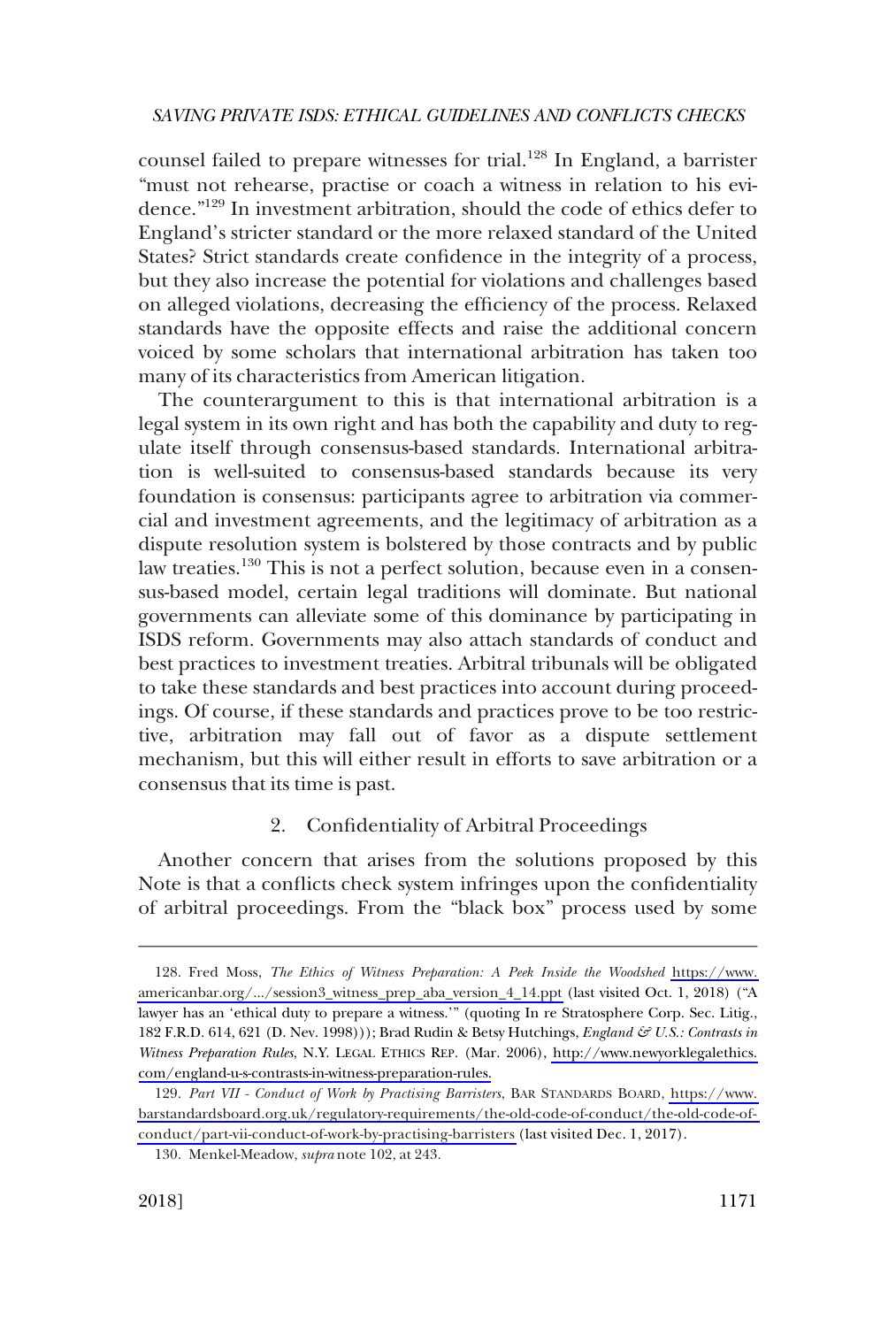<span id="page-29-0"></span>forums to nominate and appoint arbitrators, $^{131}$  to the redaction of party names in arbitral decisions, $132$  there are several confidentiality practices in the arbitration community that hinder the development of an effective conflicts check system.

The degree to which this confidentiality is preserved by arbitration agreements is questionable. For institutional investors, corporations, and other business structures, there are often obligations to report litigation and disputes to shareholders or regulatory agencies. Arbitrations also do not frequently involve sensitive corporate information, and even in cases where they do, redacting the sensitive information would not significantly hinder parties who were simply performing due diligence on arbitrator candidates. There is the argument that being involved in a dispute, particularly one involving a state, could lead to reputational harm for an investor if the dispute is portrayed by the media in a negative light. But this risk also exists for investors outside of disputes.

It is likely that this roadblock will resolve itself in the next few years. UNCITRAL has introduced some transparency measures into its arbitration rules which require the publication of information from proceedings including statements of claim and defense, the names of disputing parties, and the economic sector involved in the dispute.<sup>133</sup> ICSID has also highlighted amending the requirements of its publication rules $134$ 

## VI. CONCLUSION

The EU has declared that ISDS is dead and that it is time for an international investment court. Investors are likely to disagree, but it is questionable if they will have enough influence to push back against a legal and political shift led by one of the world's largest economies. Even before this declaration, legal scholars, NGOs, and arbitration conventions were deeply concerned with ISDS reform and restoring faith in its legitimacy and fairness as a process. There are compelling reasons to reform ISDS rather than establishing an ICS. Investment courts are likely to be vulnerable to political pressures and biases, which will increase the risk of investment and may have a "chilling effect" on long-

<sup>131.</sup> Marcus Birch, *The Appointment and Confirmation of Arbitrators and Adjudicators: Why the Secrecy?*, PRAC. L. ARB. BLOG (Jul. 1, 2016), [http://arbitrationblog.practicallaw.com/the](http://arbitrationblog.practicallaw.com/the-appointment-and-confirmation-of-arbitrators-and-adjudicators-why-the-secrecy)[appointment-and-confirmation-of-arbitrators-and-adjudicators-why-the-secrecy.](http://arbitrationblog.practicallaw.com/the-appointment-and-confirmation-of-arbitrators-and-adjudicators-why-the-secrecy)

<sup>132.</sup> GEO. UNIV. L. CTR. LIBR., *supra* note 86.

<sup>133.</sup> UNCITRAL, *supra* note 77, arts. 2-3.

<sup>134.</sup> ICSID, *supra* note 36, at 3.